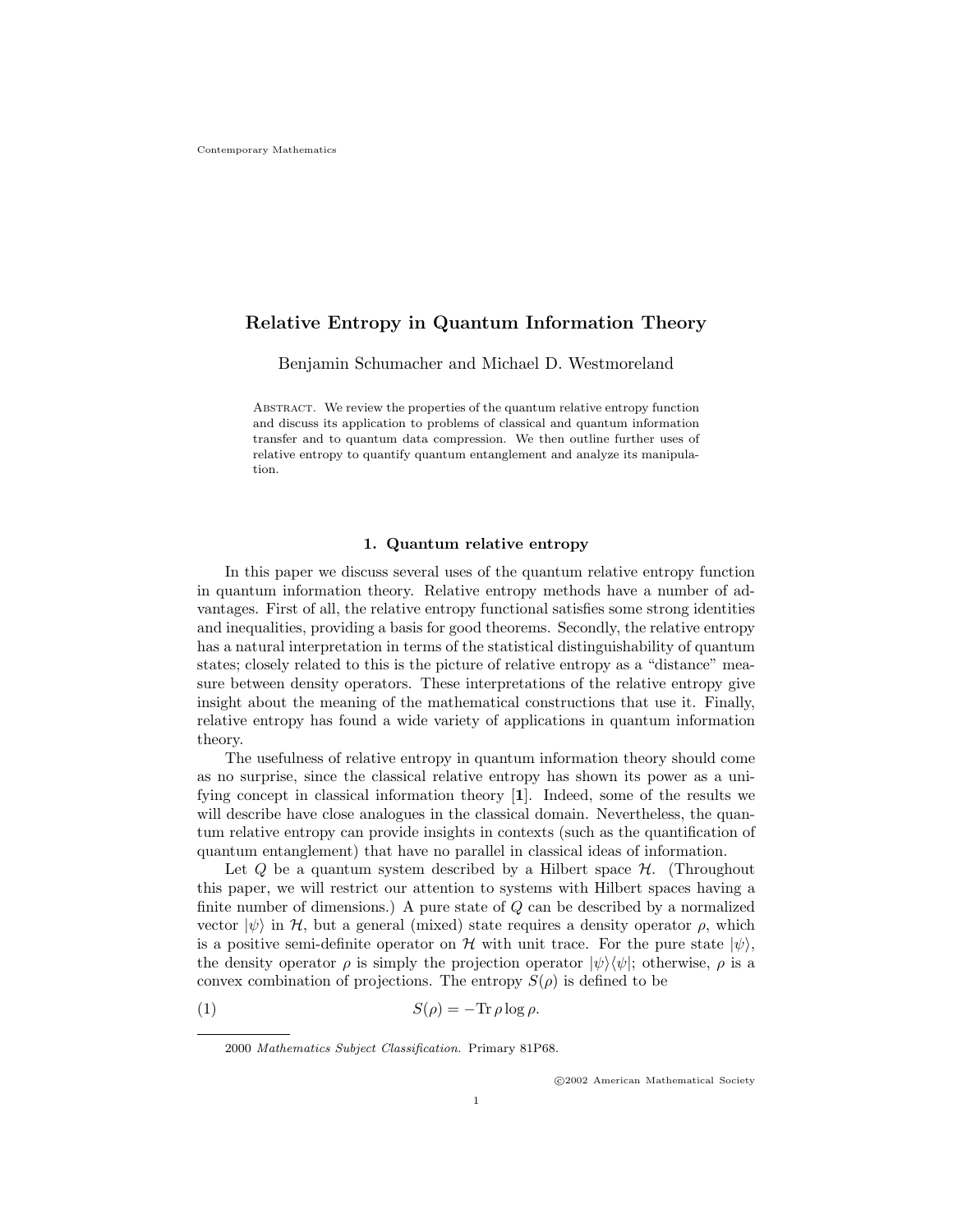The entropy is non-negative and equals zero if and only if  $\rho$  is a pure state. (By "log" we will mean a logarithm with base 2.)

Closely related to the entropy of a state is the relative entropy of a pair of states. Let  $\rho$  and  $\sigma$  be density operators, and define the quantum relative entropy  $\mathcal{S}(\rho||\sigma)$  to be

(2) 
$$
\mathcal{S}(\rho||\sigma) = \text{Tr}\,\rho\log\rho - \text{Tr}\,\rho\log\sigma.
$$

(We read this as "the relative entropy of  $\rho$  with respect to  $\sigma$ ".) This function has a number of useful properties: [2]

- (1)  $S(\rho||\sigma) \geq 0$ , with equality if and only if  $\rho = \sigma$ .
- (2)  $S(\rho||\sigma) < \infty$  if and only if supp  $\rho \subseteq \text{supp }\sigma$ . (Here "supp  $\rho$ " is the subspace spanned by eigenvectors of  $\rho$  with non-zero eigenvalues.)
- (3) The relative entropy is continuous where it is not infinite.
- (4) The relative entropy is jointly convex in its arguments [3]. That is, if  $\rho_1$ ,  $\rho_2$ ,  $\sigma_1$  and  $\sigma_2$  are density operators, and  $p_1$  and  $p_2$  are non-negative numbers that sum to unity (i.e., probabilities), then

(3) 
$$
\mathcal{S}(\rho||\sigma) \leq p_1 \mathcal{S}(\rho_1||\sigma_1) + p_2 \mathcal{S}(\rho_2||\sigma_2)
$$

where  $\rho = p_1 \rho_1 + p_2 \rho_2$  and  $\sigma = p_1 \sigma_1 + p_2 \sigma_2$ . Joint convexity automatically implies convexity in each argument, so that (for example)

(4) 
$$
\mathcal{S}(\rho||\sigma) \leq p_1 \mathcal{S}(\rho_1||\sigma) + p_2 \mathcal{S}(\rho_2||\sigma).
$$

The properties, especially property (1), motivate us to think of the relative entropy as a kind of "distance" between density operators. The relative entropy, which is not symmetric and which lacks a triangle inequality, is not technically a metric; but it is a positive definite directed measure of the separation of two density operators.

Suppose the density operator  $\rho_k$  occurs with probability  $p_k$ , yielding an average state  $\rho = \sum_{k} p_k \rho_k$ , and suppose  $\sigma$  is some other density operator. Then k

$$
\sum_{k} p_{k} \mathcal{S} \left( \rho_{k} || \sigma \right) = \sum_{k} p_{k} \left( \text{Tr} \, \rho_{k} \log \rho_{k} - \text{Tr} \, \rho_{k} \log \sigma \right)
$$
\n
$$
= \sum_{k} p_{k} \left( \text{Tr} \, \rho_{k} \log \rho_{k} - \text{Tr} \, \rho_{k} \log \rho + \text{Tr} \, \rho_{k} \log \rho - \text{Tr} \, \rho_{k} \log \sigma \right)
$$
\n
$$
= \sum_{k} p_{k} \left( \text{Tr} \, \rho_{k} \log \rho_{k} - \text{Tr} \, \rho_{k} \log \rho \right) + \text{Tr} \, \rho \log \rho - \text{Tr} \, \rho \log \sigma
$$
\n
$$
(5\sum_{k} p_{k} \mathcal{S} \left( \rho_{k} || \sigma \right) = \sum_{k} p_{k} \mathcal{S} \left( \rho_{k} || \rho \right) + \mathcal{S} \left( \rho || \sigma \right).
$$

Equation 5 is known as Donald's identity. [4]

The classical relative entropy of two probability distributions is related to the probability of distinguishing the two distributions after a large but finite number of independent samples. This is called Sanov's theorem [1], and this result has quantum analogue [5]. Suppose  $\rho$  and  $\sigma$  are two possible states of the quantum system  $Q$ , and suppose we are provided with N identically prepared copies of  $Q$ . A measurement is made to determine whether the prepared state is  $\rho$ , and the probability  $P_N$  that the state  $\sigma$  passes this test—in other words, is confused with  $\rho$ —is

(6) 
$$
P_N \approx 2^{-NS(\rho||\sigma)}
$$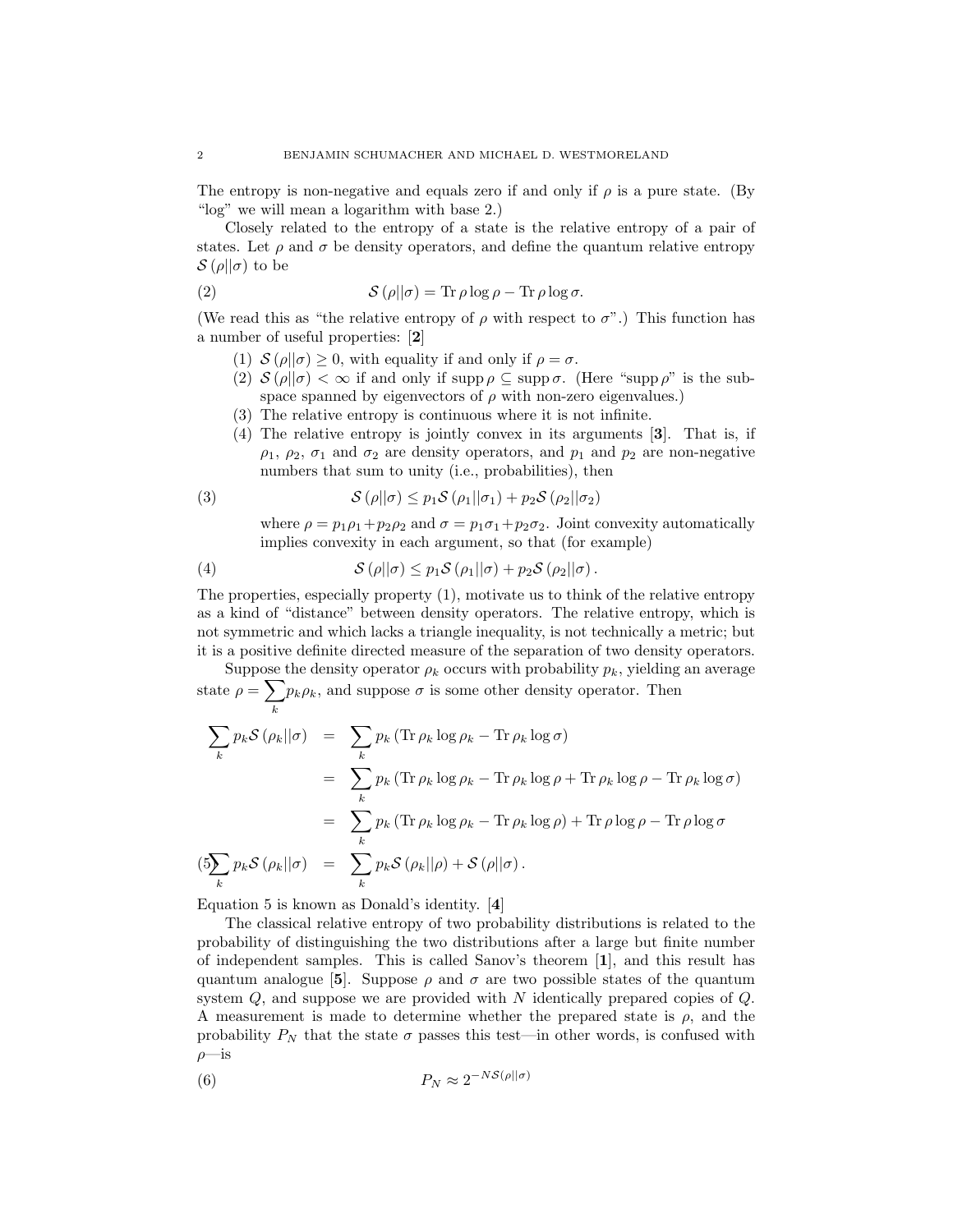as  $N \to \infty$ . (We have assumed that the measurement made is an optimal one for the purpose, and it is possible to show that an asymptotically optimal measurement strategy can be found that depends on  $\rho$  but not  $\sigma$ .)

The quantum version of Sanov's theorem tells us that the quantum relative entropy governs the asymptotic distinguishability of one quantum state from another by means of measurements. This further supports the view of  $\mathcal{S}(\cdot||\cdot)$  as a measure of "distance"; two states are "close" if they are difficult to distinguish, but "far apart" if the probability of confusing them is small.

The remainder of this paper is organized as follows. Sections 2–5 apply relative entropy methods to the problem of sending classical information by means of a (possibly noisy) quantum channel. Sections 6–7 consider the transmission and compression of quantum information. Sections 8–9 then apply relative entropy methods to the discussion of quantum entanglement and its manipulation by local operations and classical communication. We conclude with a few remarks in Section 10.

### 2. Classical communication via quantum channels

One of the oldest problems in quantum information theory is that of sending classical information via quantum channels. A sender ("Alice") wishes to transmit classical information to a receiver ("Bob") using a quantum system as a communication channel. Alice will represent the message  $a$ , which occurs with probability  $p_a$ , by preparing the channel in the "signal state" represented by the density operator  $\rho_a$ . The average state of the channel will thus be  $\rho = \sum p_a \rho_a$ . Bob will attempt

to recover the message by making a measurement of some "decoding observable" on the channel system.

The states  $\rho_a$  should be understood here as the "output" states of the channel, the states that Bob will attempt to distinguish in his measurement. In other words, the states  $\rho_a$  already include the effects of the dynamical evolution of the channel (including noise) on its way from sender to receiver. The dynamics of the channel will be described by a trace-preserving, completely positive map  $\mathcal E$  on density operators  $[6]$ . The effect of  $\mathcal E$  is simply to restrict the set of output channel states that Alice can arrange for Bob to receive. If  $\mathcal D$  is the set of all density operators, then Alice's efforts can only produce output states in the set  $A = \mathcal{E}(\mathcal{D})$ , a convex, compact set of density operators.

Bob's decoding observable is represented by a set of positive operators  $E_b$  such that  $\sum E_b = 1$ . If Bob makes his measurement on the state  $\rho_a$ , then the conditional

 $\stackrel{b}{\text{probability}}$  of measurement outcome *b* is

(7) 
$$
P(b|a) = \text{Tr}\,\rho_a E_b.
$$

This yields a joint distribution over Alice's input messages a and Bob's decoded messages b:

(8) 
$$
P(a,b) = p_a P(b|a).
$$

Once a joint probability distribution exists between the input and output messages (random variables A and B, respectively), the information transfer can be analyzed by classical information theory. The information obtained by Bob is given by the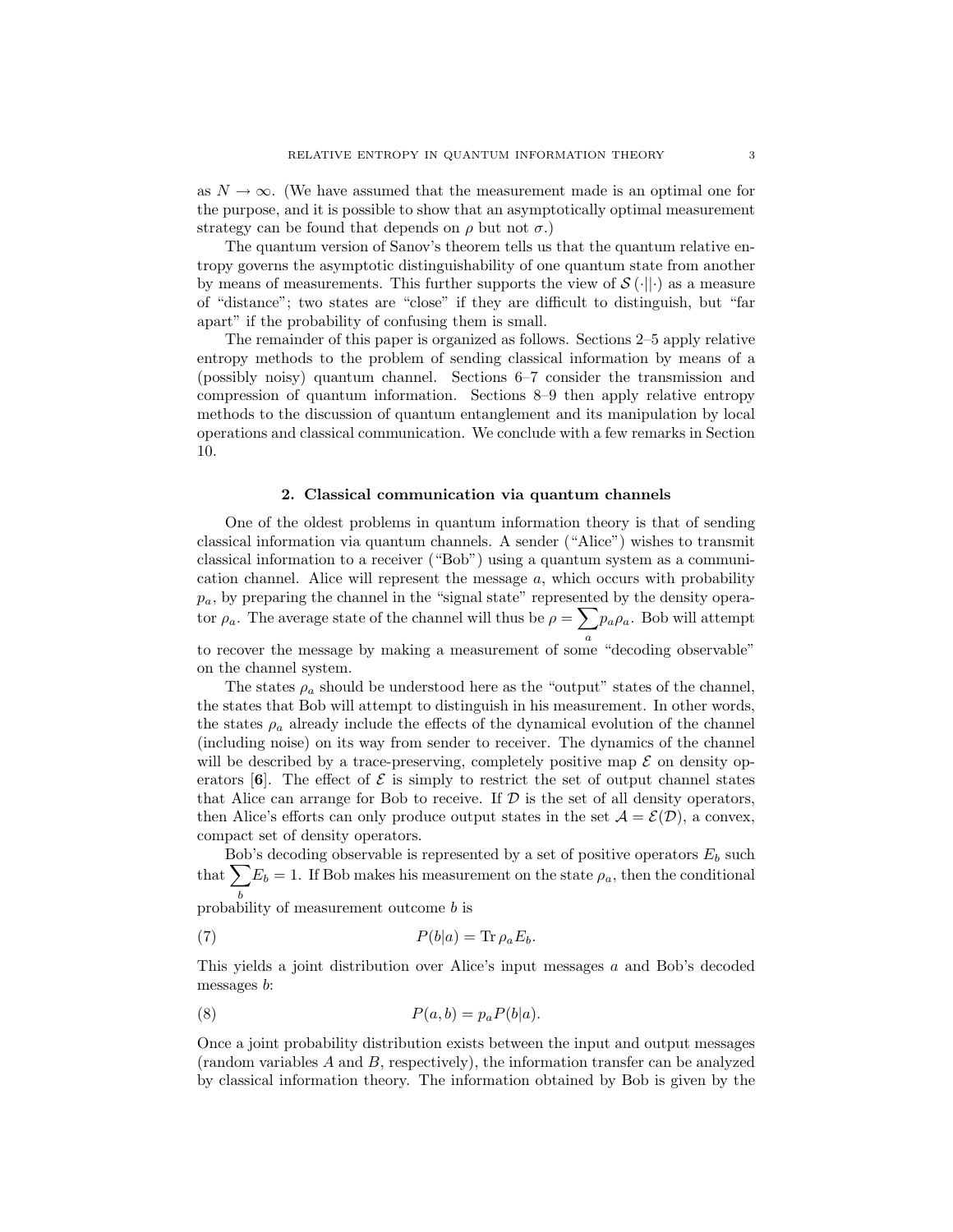mutual information  $I(A:B)$ :

(9) 
$$
I(A:B) = H(A) + H(B) - H(A,B)
$$

where  $H$  is the Shannon entropy function

(10) 
$$
H(X) = -\sum_{x} p(x) \log p(x).
$$

Shannon showed that, if the channel is used many times with suitable errorcorrecting codes, then any amount of information up to  $I(A : B)$  bits (per use of the channel) can be sent from Alice to Bob with arbitrarily low probability of error [1]. The classical capacity of the channel is  $C = \max I(A : B)$ , where the maximum is taken over all input probability distributions.  $C$  is thus the maximum amount of information that may be reliably conveyed per use of the channel.

In the quantum mechanical situation, for a given ensemble of signal states  $\rho_a$ , Bob has many different choices for his decoding observable. Unless the signal states happen to be orthogonal, no choice of observable will allow Bob to distinguish perfectly between them. A theorem stated by Gordon[7] and Levitin[8] and first proved by Holevo[9] states that the amount of information accessible to Bob is limited by  $I(A:B) \leq \chi$ , where

(11) 
$$
\chi = S(\rho) - \sum_{a} p_a S(\rho_a).
$$

The quantity  $\chi$  is non-negative, since the entropy S is concave.

More recently, Holevo [10] and Schumacher and Westmoreland [11] have shown that this upper bound on  $I(A : B)$  is asymptotically achievable. If Alice uses the same channel many times and prepares long codewords of signal states, and Bob uses an entangled decoding observable to distinguish these codewords, then Alice can convey to Bob up to  $\chi$  bits of information per use of the channel, with arbitrarily low probability of error. (This fact was established for pure state signals  $\rho_a = |\psi_a\rangle\langle\psi_a|$  in [12]. In this case,  $\chi = S(\rho)$ .)

The Holevo bound  $\chi$  can be expressed in terms of the relative entropy:

(12)  
\n
$$
\chi = -\text{Tr}\,\rho \log \rho + \sum_{a} p_a \text{Tr}\,\rho_a \log \rho_a
$$
\n
$$
= \sum_{a} p_a \left( \text{Tr}\,\rho_a \log \rho_a - \text{Tr}\,\rho_a \log \rho \right)
$$
\n
$$
\chi = \sum_{a} p_a \mathcal{S}\left(\rho_a || \rho\right).
$$

In geometric terms,  $\chi$  is the average relative entropy "directed distance" from the average state  $\rho$  to the members of the signal ensemble.

Donald's identity (Equation 5) has a particularly simple form in terms of  $\chi$ . Given an ensemble and an additional state  $\sigma$ ,

(13) 
$$
\sum_{a} p_a \mathcal{S}(\rho_a || \sigma) = \chi + \mathcal{S}(\rho || \sigma).
$$

This implies, among other things, that

(14) 
$$
\chi \leq \sum_{a} p_a \mathcal{S}(\rho_a || \sigma)
$$

with equality if and only if  $\sigma = \rho$ , the ensemble average state.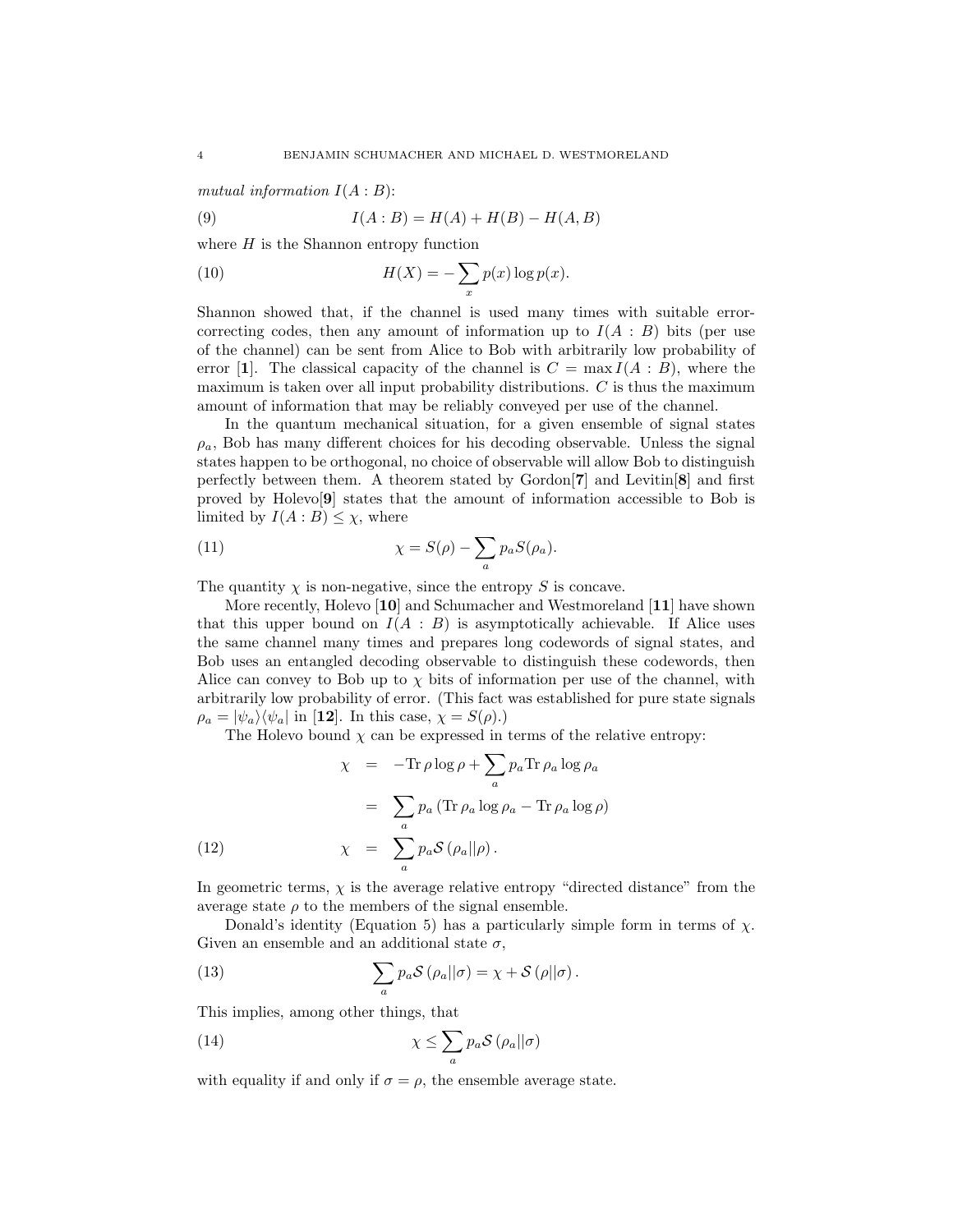#### 3. Thermodynamic cost of communication

In this section and the next, we focus on the transfer of classical information by means of a quantum channel.

Imagine a student who attends college far from home [13]. Naturally, the student's family wants to know that the student is passing his classes, and so they want the student to report to them frequently over the telephone. But the student is poor and cannot affort very many long-distance telephone calls. So they make the following arrangement: each evening at the same time, the poor student will call home only if he is failing one or more of this classes. Otherwise, he will save the phone charges by not calling home.

Every evening that the poor student does not call, therefore, the family is receiving a message via the telephone that his grades are good. (That the telephone is being used for this message can be seen from the fact that, if the phone lines are knocked out for some reason, the family can no longer make any inference from the absence of a phone call.)

For simplicity, imagine that the student's grades on successive days are independent and that the probability that the student will be failing on a given evening is p. Then the information conveyed each evening by the presence or absence of a phone call is

(15) 
$$
H(p) = -p \log p - (1 - p) \log(1 - p).
$$

The cost of making a phone call is c, while not making a phone call is free. Thus, the student's average phone charge is cp per evening. The number of bits of information per unit cost is thus

(16) 
$$
\frac{H(p)}{cp} = \frac{1}{c} \left( -\log p - \left( \frac{1}{p} - 1 \right) \log(1 - p) \right).
$$

If the poor student is very successful in his studies, so that  $p \to 0$ , then this ratio becomes unboundedly large, even though both  $H(p) \to 0$  and  $cp \to 0$ . That is, the student is able to send an arbitrarily large number of bits per unit cost. There is no irreducible cost for sending one bit of information over the telephone.

The key idea in the story of the poor student is that one possible signal—no phone call at all—has no cost to the student. The student can exploit this fact to use the channel in a cost-effective way, by using the zero-cost signal almost all of the time.

Instead of a poor student using a telephone, we can consider an analogous quantum mechanical problem. Suppose that a sender can manipulate a quantum channel to produce (for the receiver) one of two possible states,  $\rho_0$  or  $\rho_1$ . The state  $\rho_0$  can be produced at "zero cost", while the state  $\rho_1$  costs a finite amount  $c_1 > 0$ to produce. In the signal ensemble, the signal state  $\rho_1$  is used with probability  $\eta$ and  $\rho_0$  with probability  $1 - \eta$ , leading to an average state

(17) 
$$
\rho = (1 - \eta)\rho_0 + \eta \rho_1.
$$

The average cost of creating a signal is thus  $c = \eta c_1$ . For this ensemble,

(18) 
$$
\chi = (1 - \eta)S(\rho_0||\rho) + \eta S(\rho_1||\rho).
$$

As discussed in the previous section,  $\chi$  is an asymptotically achievable upper bound for the information transfered by the channel.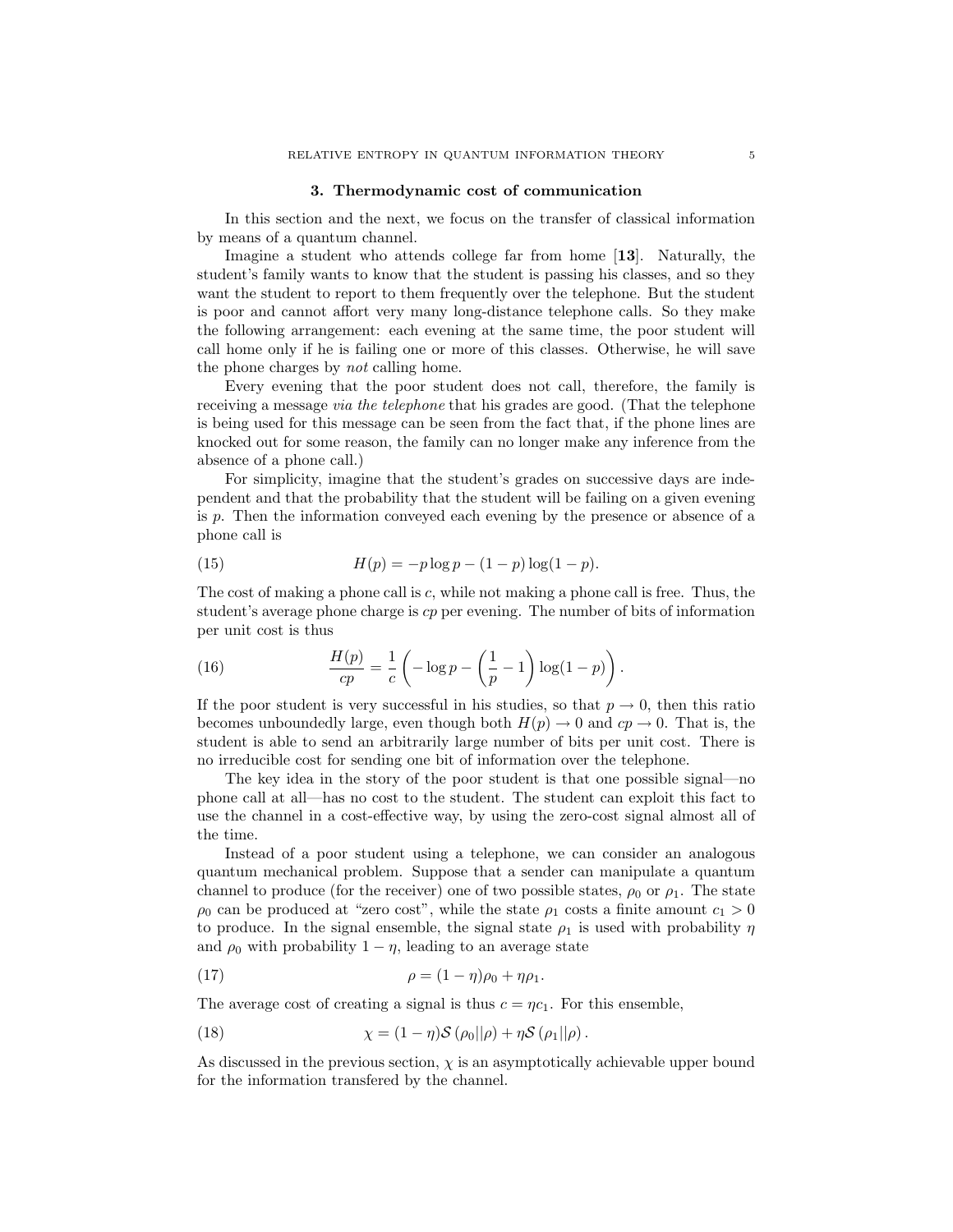An upper bound for  $\chi$  can be obtained from Donald's identity. Letting  $\rho_0$  be the "additional" state,

(19) 
$$
\chi \leq (1 - \eta)S(\rho_0||\rho_0) + \eta S(\rho_1||\rho_0) = \eta S(\rho_1||\rho_0).
$$

Combining this with a simple lower bound, we obtain

(20) 
$$
\eta S(\rho_1||\rho) \leq \chi \leq \eta S(\rho_1||\rho_0).
$$

If we divide  $\chi$  by the average cost, we find an asymptotically achievable upper bound for the number of bits sent through the channel per unit cost. That is,

(21) 
$$
\frac{\chi}{c} \leq \frac{1}{c_1} \mathcal{S}(\rho_1 || \rho_0).
$$

Furthermore, equality holds in the limit that  $\eta \to 0$ . Thus,

(22) 
$$
\sup \frac{\chi}{c} = \frac{1}{c_1} \mathcal{S} \left( \rho_1 || \rho_0 \right).
$$

In short, the relative entropy "distance" between the signal state  $\rho_1$  and the "zero cost" signal  $\rho_0$  gives the largest possible number of bits per unit cost that may be sent through the channel—the "cost effectiveness" of the channel. If the state  $\rho_0$  is a pure state, or if we can find a usable signal state  $\rho_1$  whose support is not contained in the support of  $\rho_0$ , then  $\mathcal{S}(\rho_1||\rho_0) = \infty$  and the cost effectiveness of the channel goes to infinity as  $\eta \to 0$ . (This is parallel to the situation of the poor student, who can make the ratio of "bits transmitted" to "average cost" arbitrarily large.)

What if there are many possible signal states  $\rho_1$ ,  $\rho_2$ , etc., with positive costs  $\sum$  $c_1, c_2$ , and so on? If we assign the probability  $\eta q_k$  to  $\rho_k$  for  $k = 1, 2, \ldots$  (where k  $q_k = 1$ , and use  $\rho_0$  with probability  $1 - \eta$ , then we obtain

(23) 
$$
\eta \sum_{k} q_{k} \mathcal{S}(\rho_{k} || \rho) \leq \chi \leq \eta \sum_{k} q_{k} \mathcal{S}(\rho_{k} || \rho_{0}).
$$

The average cost of the channel is  $c = \eta \sum$ k  $q_kc_k$ . This means that

(24) 
$$
\frac{\chi}{c} \leq \frac{\sum_{k} q_{k} \mathcal{S}(\rho_{k} || \rho_{0})}{\sum_{k} q_{k} c_{k}}.
$$

We now note the following fact about real numbers. Suppose  $a_n, b_n > 0$  for all n. Then

(25) 
$$
\frac{\sum_{n} a_n}{\sum_{n} b_n} \le \max_{n} \frac{a_n}{b_n}.
$$

This can be proven by letting  $R = \max(a_n/b_n)$  and pointing out that  $a_n \le Rb_n$  for all n. Then

$$
\sum_{n} a_n \leq R \sum_{n} b_n
$$
  

$$
\frac{\sum_{n} a_n}{\sum_{n} b_n} \leq R.
$$

In our context, this implies that

(26) 
$$
\frac{\sum_{k} q_{k} \mathcal{S}\left(\rho_{k}||\rho_{0}\right)}{\sum_{k} q_{k} c_{k}} \leq \max_{k} \frac{q_{k} \mathcal{S}\left(\rho_{k}||\rho_{0}\right)}{q_{k} c_{k}}
$$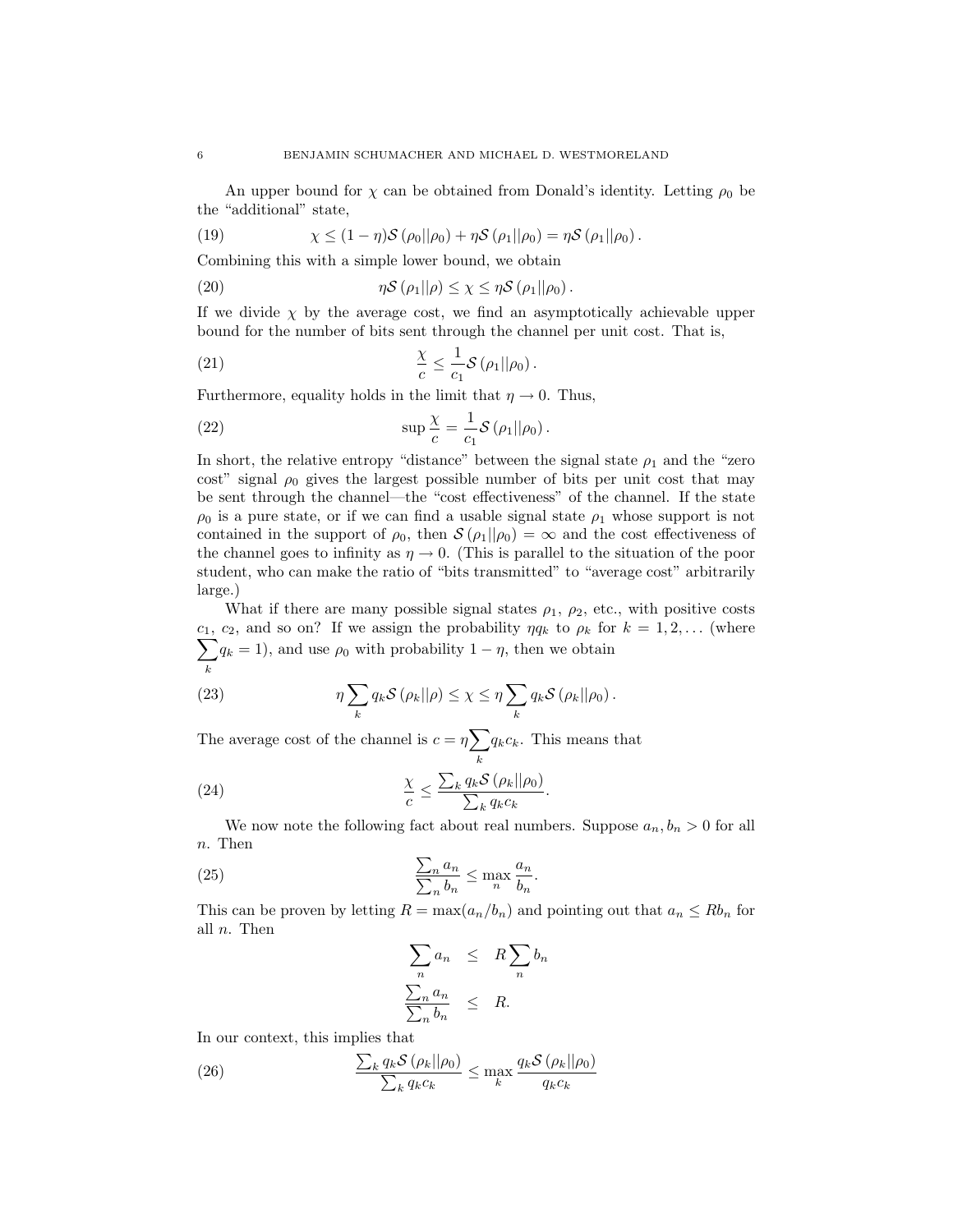and thus

(27) 
$$
\frac{\chi}{c} \leq \max_{k} \frac{\mathcal{S}\left(\rho_k || \rho_0\right)}{c_k}
$$

By using only the "most efficient state" (for which the maximum on the right-hand side is achieved) and adopting the "poor student" strategy of  $\eta \rightarrow 0$ , we can show that

.

(28) 
$$
\sup \frac{\chi}{c} = \max_{k} \frac{\mathcal{S}(\rho_k || \rho_0)}{c_k}.
$$

These general considerations of an abstract "cost" of creating various signals have an especially elegant development if we consider the thermodynamic cost of using the channel. The thermodynamic entropy  $S_{\theta}$  is related to the informationtheoretic entropy  $S(\rho)$  of the state  $\rho$  of the system by

$$
(29) \t\t S_{\theta} = k \ln 2 S(\rho).
$$

The constant  $k$  is Boltzmann's constant. If our system has a Hamiltonian operator  $H$ , then the thermodynamic energy  $E$  of the state is the expectation of the Hamiltonian:

(30) 
$$
E = \langle H \rangle = \text{Tr} \, \rho H.
$$

Let us suppose that we have access to a thermal reservoir at temperature  $T$ . Then the "zero cost" state  $\rho_0$  is the thermal equilibrium state

$$
\rho_0 = \frac{1}{Z} e^{-\beta H},
$$

where  $\beta = 1/kT$  and  $Z = \text{Tr } e^{-\beta H}$ . (Z is the partition function.)

The free energy of the system in the presence of a thermal reservoir at temperature T is  $F = E - TS_{\theta}$ . For the equilibrium state  $\rho_0$ ,

(32) 
$$
F_0 = \text{Tr}\,\rho_0 H + kT \ln 2 \left( -\log Z - \frac{\beta}{\ln 2} \text{Tr}\,\rho_0 H \right)
$$

$$
= -kT \ln 2 \log Z
$$

The thermodynamic cost of the state  $\rho_1$  is just the difference  $F_1 - F_0$  between the free energies of  $\rho_1$  and the equilibrium state  $\rho_0$ . But this difference has a simple relation to the relative entropy. First, we note

(33) 
$$
\operatorname{Tr} \rho_1 \log \rho_0 = -\log Z - \beta \operatorname{Tr} \rho_1 H,
$$

from which it follows that [14]

(34) 
$$
F_1 - F_0 = \text{Tr} \rho_1 H + kT \ln 2 \text{Tr} \rho_1 \log \rho_1 + kT \ln 2 \log Z
$$

$$
= kT \ln 2 (\text{Tr} \rho_1 \log \rho_1 - \text{Tr} \rho_1 \log \rho_0)
$$

$$
F_1 - F_0 = kT \ln 2 \mathcal{S} (\rho_1 || \rho_0).
$$

If we use the signal state  $\rho_1$  with probability  $\eta$ , then the average thermodynamic cost is  $f = \eta(F_1 - F_0)$ . The number of bits sent per unit free energy is therefore

(35) 
$$
\frac{\chi}{f} \leq \eta \frac{\mathcal{S}\left(\rho_1||\rho_0\right)}{f} = \frac{1}{kT\ln 2}.
$$

The same bound holds for all choices of the state  $\rho_1$ , and therefore for all ensembles of signal states.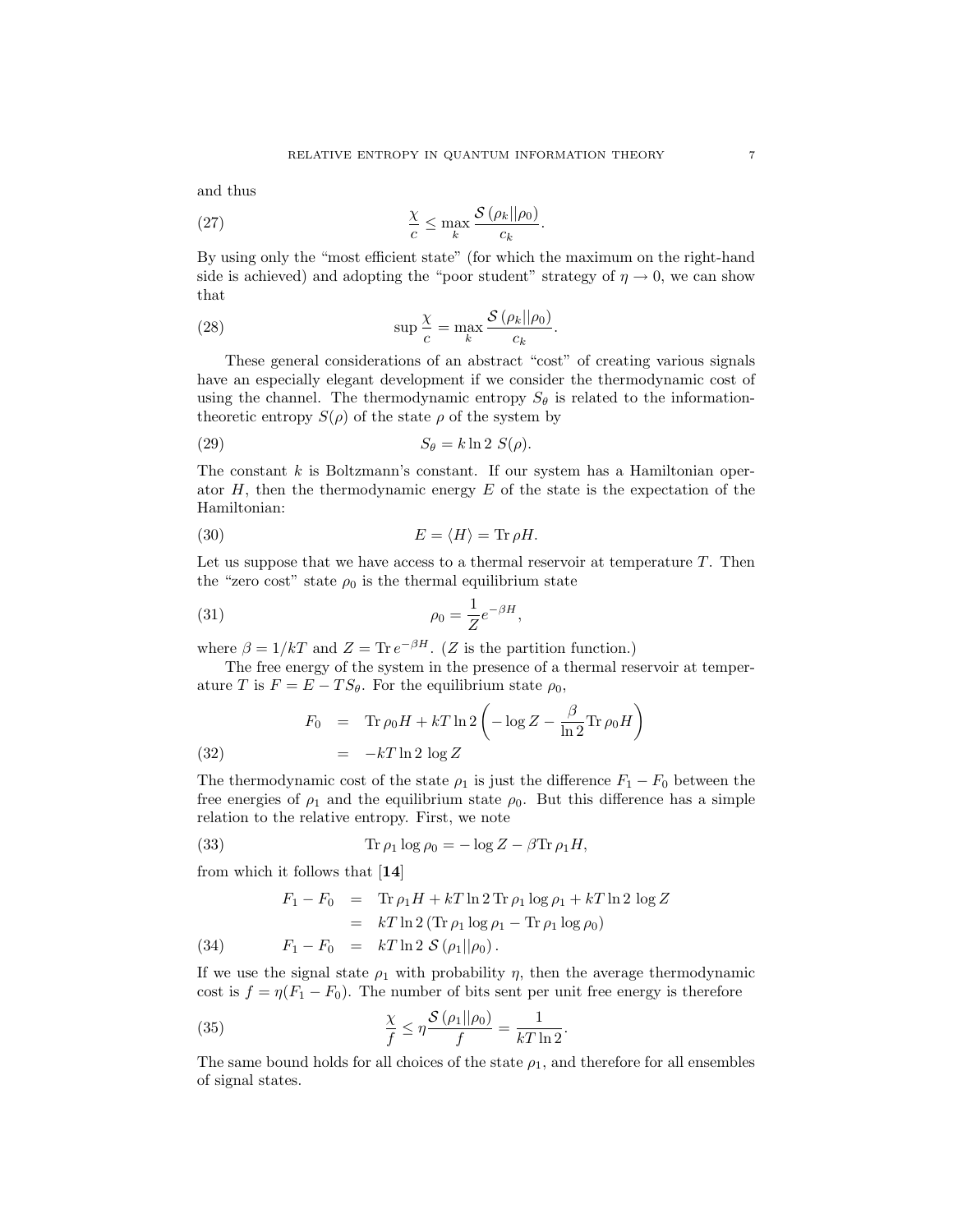We can approach this upper bound if we make  $\eta$  small, so that

(36) 
$$
\sup \frac{\chi}{f} = \frac{1}{kT \ln 2}
$$

In short, for any coding and decoding scheme that makes use of the quantum channel, the maximum number of bits that can be sent per unit free energy is just  $(kT \ln 2)^{-1}$ . Phrased another way, the minimum free energy cost per bit is  $kT \ln 2$ .

This analysis can shed some light on Landauer's principle [15], which states that the minimum thermodynamic cost of information erasure is  $kT \ln 2$  per bit. From this point of view, information erasure is simply information transmission into the environment, which requires the expenditure of an irreducible amount of free energy.

## 4. Optimal signal ensembles

Now we consider  $\chi$ -maximizing ensembles of states from a given set  $\mathcal A$  of available (output) states, without regard to the "cost" of each state. Our discussion in Section 2 tells us that the  $\chi$ -maximizing ensemble is the one to use if we wish to maximize the classical information transfer from Alice to Bob via the quantum channel. Call an ensemble that maximizes  $\chi$  an "optimal" signal ensemble, and denote the maximum value of  $\chi$  by  $\chi^*$ . (The results of this section are developed in more detail in [16].)

The first question is, of course, whether an optimal ensemble exists. It is conceivable that, though there is a least upper bound  $\chi^*$  to the possible values of  $\chi$ , no particular ensemble in A achieves it. (This would be similar to the results in the last section, in which the optimal cost effectiveness of the channel is only achieved in a limit.) However, an optimal ensemble does exist. Uhlmann [17] has proven a result that goes most of the way. Suppose our underlying Hilbert space  $H$  has dimension d and the set  $A$  of available states is convex and compact. Then given a fixed average state  $\rho$ , there exists an ensemble of at most  $d^2$  signal states  $\rho_a$ that achieves the maximum value of  $\chi$  for that particular  $\rho$ . The problem we are considering is to maximize  $\chi$  over all choices of  $\rho$  in A. Since Uhlmann has shown that each  $\rho$ -fixed optimal ensemble need involve no more than  $d^2$  elements, we only need to maximize  $\chi$  over ensembles that contain  $d^2$  or fewer members. The set of such ensembles is compact and  $\chi$  is a continuous function on this set, so  $\chi$  achieves its maximum value  $\chi^*$  for some ensemble with at most  $d^2$  elements.

Suppose that the state  $\rho_a$  occurs with probability  $p_a$  in some ensemble, leading to the average state  $\rho$  and a Holevo quantity  $\chi$ . We will now consider how  $\chi$  changes if we modify the ensemble slightly. In the modified ensemble, a new state  $\omega$  occurs with probability  $\eta$  and the state  $\rho_a$  occurs with probability  $(1 - \eta)p_a$ . For the modified ensemble,

(37) 
$$
\rho' = \eta \omega + (1 - \eta) \rho
$$

(38) 
$$
\chi' = \eta S(\omega||\rho') + (1-\eta) \sum_{a} p_a S(\rho_a||\rho').
$$

We can apply Donald's identity to these ensembles in two different ways. First, we can take the original optimal ensemble and treat  $\rho'$  as the other state ( $\sigma$  in Eq. 5), obtaining:

(39) 
$$
\sum_{a} p_a \mathcal{S}(\rho_a || \rho') = \chi + \mathcal{S}(\rho || \rho').
$$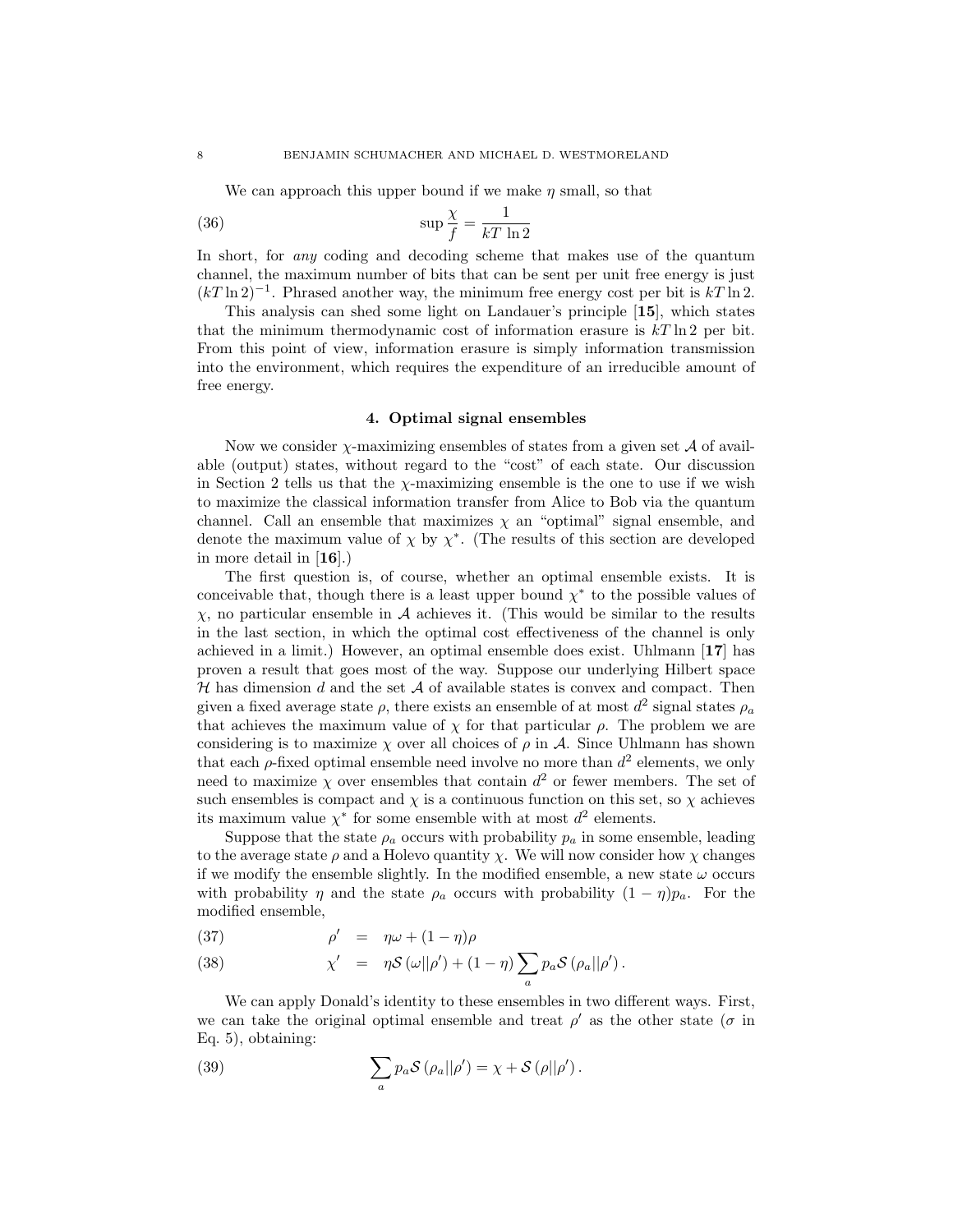Substituting this expression into the expression for  $\chi'$  yields:

(40)  
\n
$$
\chi' = \eta S(\omega||\rho') + (1 - \eta)(\chi + S(\rho||\rho'))
$$
\n
$$
\Delta \chi = \chi' - \chi
$$
\n
$$
= \eta (S(\omega||\rho') - \chi) + \eta S(\rho||\rho')
$$

Our second application of Donald's identity is to the modified ensemble, taking the original average state  $\rho$  to play the role of the other state:

(41) 
$$
\eta \mathcal{S}(\omega||\rho) + (1-\eta)\chi = \chi' + \mathcal{S}(\rho'||\rho)
$$

(42) 
$$
\Delta \chi = \eta \left( \mathcal{S} \left( \omega || \rho \right) - \chi \right) - \mathcal{S} \left( \rho' || \rho \right).
$$

Since the relative entropy is never negative, we can conclude that

(43) 
$$
\eta \left( \mathcal{S} \left( \omega || \rho' \right) - \chi \right) \leq \Delta \chi \leq \eta \left( \mathcal{S} \left( \omega || \rho \right) - \chi \right).
$$

This gives upper and lower bounds for the change in  $\chi$  if we mix in an additional state  $\omega$  to our original ensemble. The bounds are "tight", since as  $\eta \to 0$ ,  $\mathcal{S}(\omega||\rho') \rightarrow \mathcal{S}(\omega||\rho).$ 

Very similar bounds for  $\Delta \chi$  apply if we make more elaborate modifications of our original ensemble, involving more than one additional signal state. This is described in [16].

We say that an ensemble has the *maximal distance property* if and only if, for any  $\omega$  in  $\mathcal{A}$ ,

$$
(44) \tS(\omega||\rho) \leq \chi,
$$

where  $\rho$  is the average state and  $\chi$  is the Holevo quantity for the ensemble. This property gives an interesting characterization of optimal ensembles:

> **Theorem:** An ensemble is optimal if and only if it has the maximum distance property.

We give the essential ideas of the proof here; further details can be found in [16].

Suppose our ensemble has the maximum distance property. Then, if we add the state  $\omega$  with probability  $\eta$ , the change  $\Delta \chi$  satisfies

(45) 
$$
\Delta \chi \leq \eta \left( \mathcal{S} \left( \omega || \rho \right) - \chi \right) \leq 0.
$$

In other words, we cannot increase  $\chi$  by mixing in an additional state. Consideration of more general changes to the ensemble leads to the same conclusion that  $\Delta \chi \leq 0$ . Thus, the ensemble must be optimal, and  $\chi = \chi^*$ .

Conversely, suppose that the ensemble is optimal (with  $\chi = \chi^*$ ). Could there be a state  $\omega$  in A such that  $\mathcal{S}(\omega||\rho) > \chi^*$ ? If there were such an  $\omega$ , then by choosing  $\eta$  small enough we could make  $\mathcal{S}(\omega||\rho') > \chi^*$ , and so

(46) 
$$
\Delta \chi \geq \eta \left( \mathcal{S} \left( \omega || \rho' \right) - \chi^* \right) > 0.
$$

But this contradicts the fact that, if the original ensemble is optimal,  $\Delta \chi \leq 0$  for any change in the ensemble. Thus, no such  $\omega$  exists and the optimal ensemble satisfies the maximal distance property.

Two corollaries follow immediately from this theorem. First, we note that the support of the average state  $\rho$  of an optimal ensemble must contain the support of every state  $\omega$  in A. Otherwise, the relative entropy  $\mathcal{S}(\omega||\rho) = \infty$ , contradicting the maximal distance property. The fact that  $\rho$  has the largest support possible could be called the maximal support property of an optimal ensemble.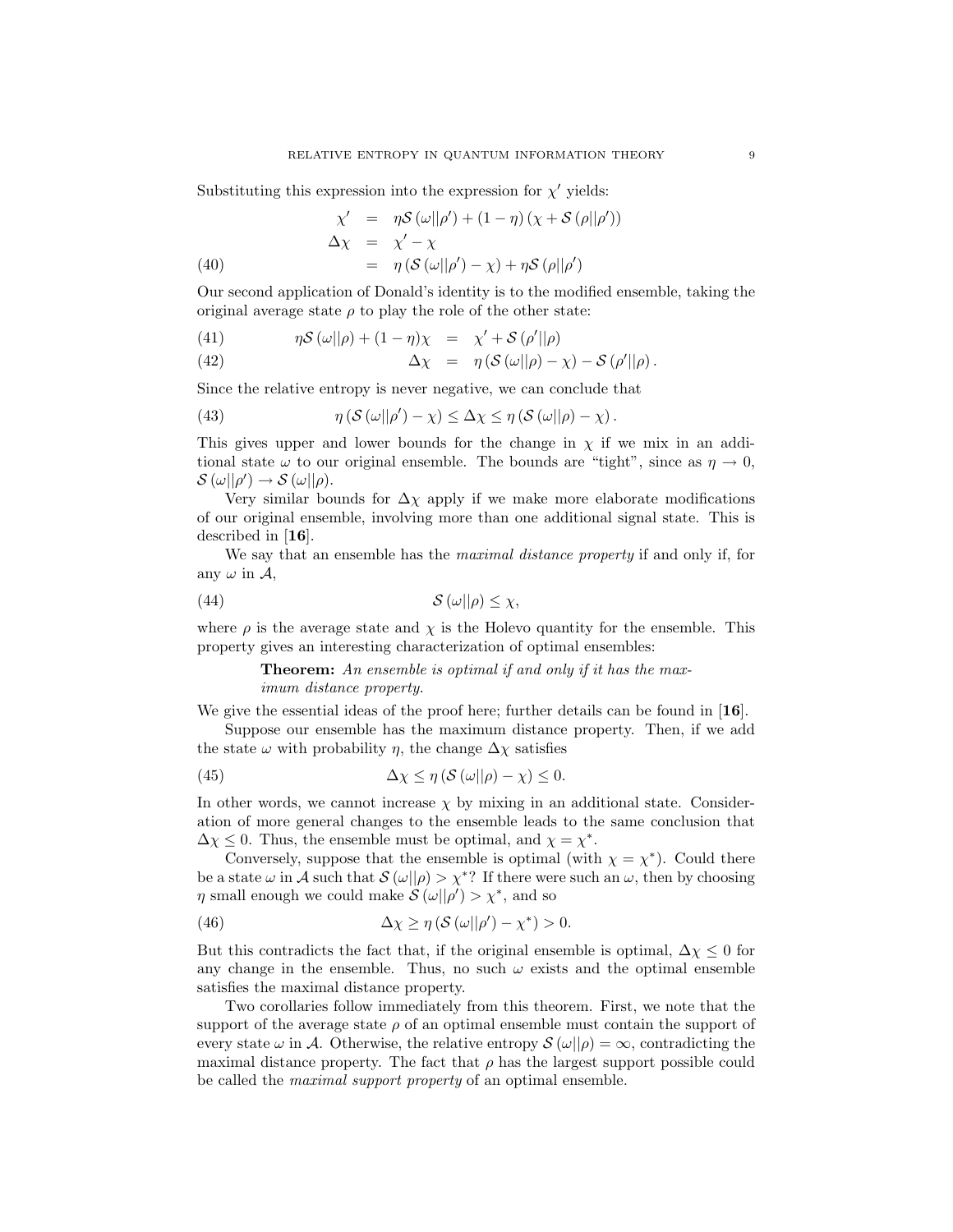Second, we recall that  $\chi^*$  is just the average relative entropy distance of the members of the optimal ensemble from the average state  $\rho$ :

$$
\chi^* = \sum_a p_a \mathcal{S}(\rho_a || \rho).
$$

Since  $\mathcal{S}(\rho_a||\rho) \leq \chi^*$  for each a, it follows that whenever  $p_a > 0$  we must have

(47) 
$$
\mathcal{S}(\rho_a||\rho) = \chi^*.
$$

We might call this the *equal distance property* of an optimal ensemble.

We can now give an explicit formula for  $\chi^*$  that does not optimize over ensembles, but only over states in A. ¿From Equation 14, for any state  $\sigma$ ,

(48) 
$$
\chi \leq \sum_{a} p_a \mathcal{S}(\rho_a || \sigma)
$$

and thus

(49) 
$$
\chi \leq \max_{\omega} \mathcal{S}(\omega||\sigma)
$$

where the maximum is taken over all  $\omega$  in A. We apply this inequality to the optimal ensemble, finding the lowest such upper bound for  $\chi^*$ :

(50) 
$$
\chi^* \leq \min_{\sigma} \left( \max_{\omega} \mathcal{S}(\omega || \sigma) \right).
$$

But since the optimal ensemble has the maximal distance property, we know that

(51) 
$$
\chi^* = \max_{\omega} \mathcal{S}(\omega||\rho)
$$

for the optimal average state  $\rho$ . Therefore,

(52) 
$$
\chi^* = \min_{\sigma} \left( \max_{\omega} \mathcal{S}(\omega || \sigma) \right).
$$

## 5. Additivity for quantum channels

The quantity  $\chi^*$  is an asymptotically achievable upper bound to the amount of classical information that can be sent using available states of the channel system Q. It is therefore tempting to identify  $\chi^*$  as the classical capacity of the quantum channel. But there is a subtlety here, which involves an important unsolved problem of quantum information theory.

Specifically, suppose that two quantum systems  $A$  and  $B$  are available for use as communication channels. The two systems evolve independently according the product map  $\mathcal{E}^A \otimes \mathcal{E}^B$ . Each system can be considered as a separate channel, or the joint system  $\overline{AB}$  can be analyzed as a single channel. It is not known whether the following holds in general:

$$
\chi^{AB*} = \chi^{A*} + \chi^{B*}.
$$

Since separate signal ensembles for  $A$  and  $B$  can be combined into a product ensemble for AB, it is clear that  $\chi^{AB*} \geq \chi^{A*} + \chi^{B*}$ . However, the joint system AB also has other possible signal ensembles that use entangled input states and that might perhaps have a Holevo bound for the output states greater than  $\chi^{A*} + \chi^{B*}$ .

Equation 53 is the "additivity conjecture" for the classical capacity of a quantum channel. If the conjecture is false, then the use of entangled input states would sometimes increase the amount of classical information that can be sent over two or more independent channels. The classical capacity of a channel (which is defined asymptotically, using many instances of the same channel) would thus be greater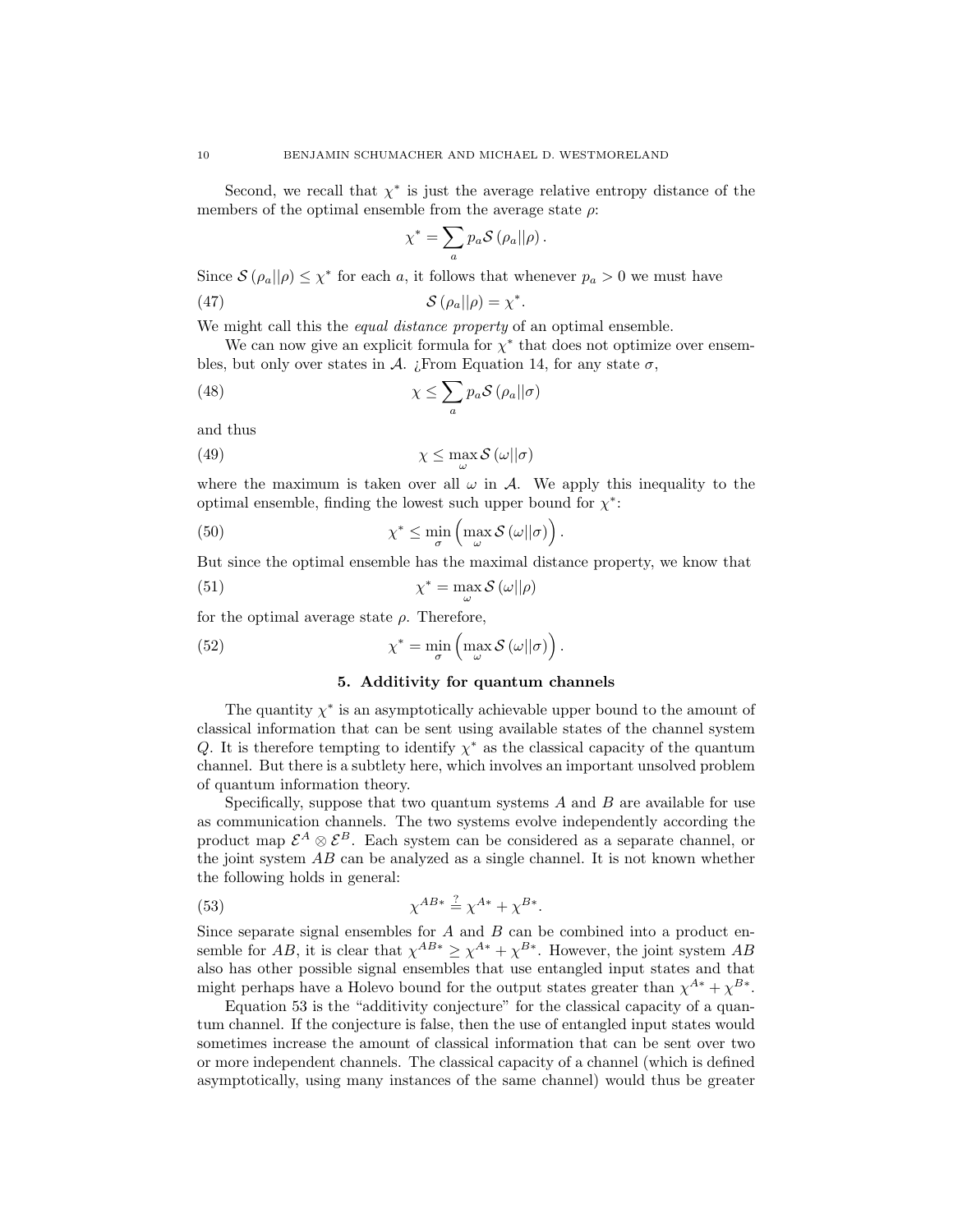than  $\chi^*$  for a single instance of a channel. On the other hand, if the conjecture holds, then  $\chi^*$  is the classical capacity of the quantum channel.

Numerical calculations to date [18] support the additivity conjecture for a variety of channels. Recent work [19, 20] gives strong evidence that Equation 53 holds for various special cases, including channels described by unital maps. We present here another partial result:  $\chi^*$  is additive for any "half-noisy" channel, that is, a dual channel that is represented by an map of the form  $\mathcal{I}^A \otimes \mathcal{E}^B$ , where  $\mathcal{I}^A$  is the identity map on A.

Suppose the joint system AB evolves according to the map  $\mathcal{I}^A \otimes \mathcal{E}^B$ , and let  $\rho^A$  and  $\rho^B$  be the average output states of optimal signal ensembles for A and B individually. We will show that the product ensemble (with average state  $\rho^A \otimes \rho^B$ ) is optimal by showing that this ensemble has the maximal distance property. That is, suppose we have another, possibly entangled input state of AB that leads to the output state  $\omega^{AB}$ . Our aim is to prove that  $\mathcal{S}(\omega^{\hat{A}B}||\rho^A\otimes\rho^B)\leq \chi^{A*}+\chi^{B*}$ . From the definition of  $\mathcal{S}(\cdot||\cdot)$  we can show that

(54)  
\n
$$
\begin{array}{rcl}\n\mathcal{S} \left( \omega^{AB} || \rho^A \otimes \rho^B \right) & = & -S \left( \omega^{AB} \right) - \text{Tr} \, \omega^A \log \rho^A - \text{Tr} \, \omega^B \log \rho^B \\
& = & S \left( \omega^A \right) + S \left( \omega^B \right) - S \left( \omega^{AB} \right) \\
& + S \left( \omega^A || \rho^A \right) + S \left( \omega^B || \rho^B \right).\n\end{array}
$$

(The right-hand expression has an interesting structure;  $S(\omega^A) + S(\omega^B) - S(\omega^{AB})$ ) is clearly analogous to the mutual information defined in Equation 9.)

Since A evolves according to the identity map  $\mathcal{I}^A$ , it is easy to see that  $\chi^{A*} =$  $d = \dim \mathcal{H}^A$  and

(55) 
$$
\rho^A = \left(\frac{1}{d}\right) 1^A.
$$

¿From this it follows that

(56) 
$$
S(\omega^A) + S(\omega^A||\rho^A) = \log d = \chi^{A*}
$$

for any  $\omega^A$ . This accounts for two of the terms on the right-hand side of Equation 54. The remaining three terms require a more involved analysis.

The final joint state  $\omega^{AB}$  is a mixed state, but we can always introduce a third system C that "purifies" the state. That is, we can find  $\left| \Omega^{ABC} \right\rangle$  such that

.

(57) 
$$
\omega^{AB} = \text{Tr}_C \left| \Omega^{ABC} \right\rangle \left\langle \Omega^{ABC} \right|
$$

Since the overall state of ABC is a pure state,  $S(\omega^{AB}) = S(\omega^C)$ , where  $\omega^C$  is the state obtained by partial trace over  $A$  and  $B$ . Furthermore, imagine that a complete measurement is made on A, with the outcome k occuring with probability  $p_k$ . For a given measurement outcome  $k$ , the subsequent state of the remaining system  $BC$ will be  $\left| \Omega_k^{BC} \right\rangle$ . Letting

(58) 
$$
\omega_k^B = \text{Tr}_C \left| \Omega_k^{BC} \right\rangle \left\langle \Omega_k^{BC} \right|
$$

$$
\omega_k^C = \text{Tr}_B \left| \Omega_k^{BC} \right\rangle \left\langle \Omega_k^{BC} \right|,
$$

we have that  $S(\omega_k^B) = S(\omega_k^C)$  for all k. Furthermore, by locality,

(59) 
$$
\omega^{B} = \sum_{k} p_{k} \omega_{k}^{B}
$$

$$
\omega^{C} = \sum_{k} p_{k} \omega_{k}^{C}.
$$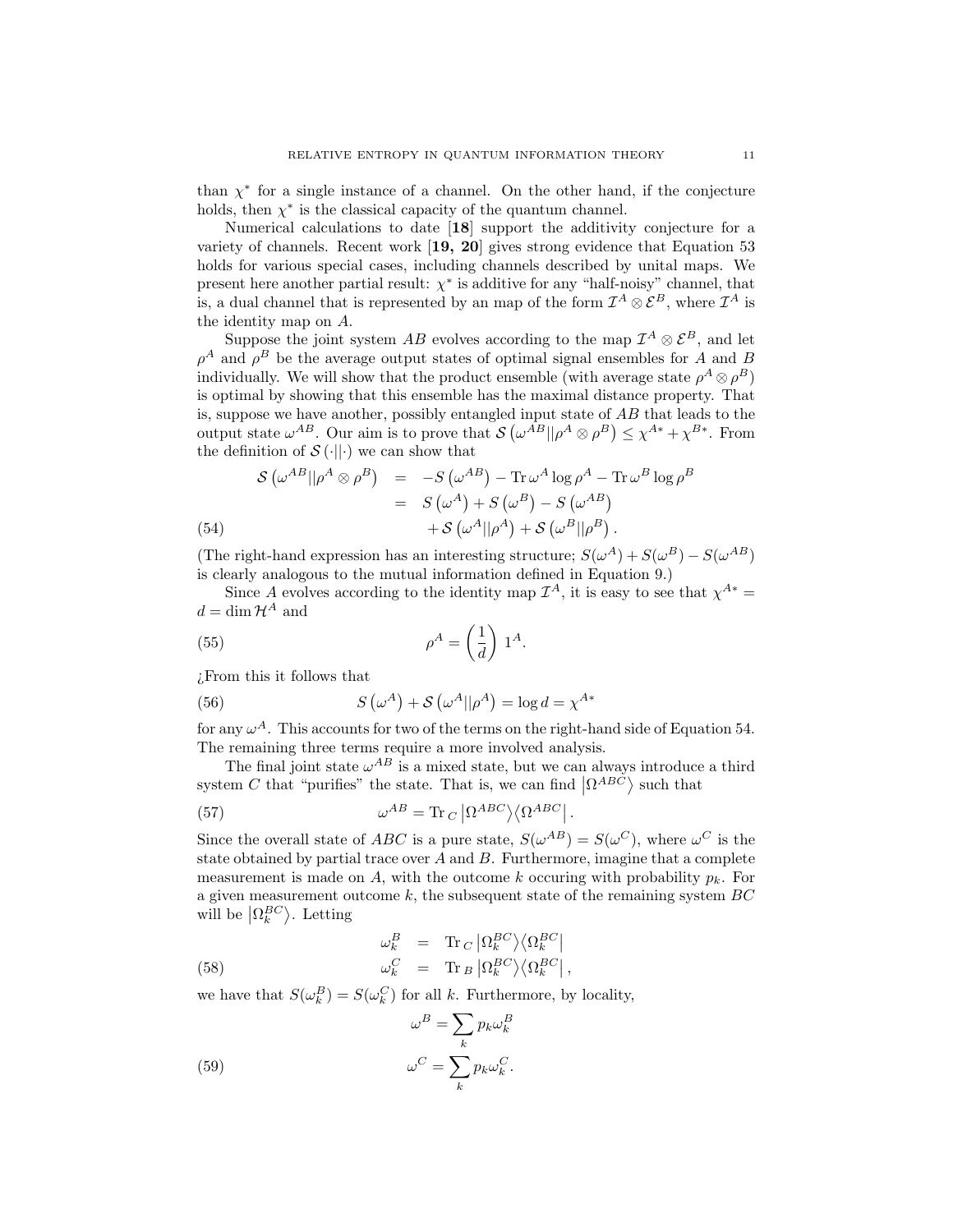In other words, we have written both  $\omega^B$  and  $\omega^C$  as ensembles of states.

We can apply this to get an upper bound on the remaining terms in Equation 54

(60)  
\n
$$
S(\omega^{B}) - S(\omega^{AB}) + S(\omega^{B}||\rho^{B})
$$
\n
$$
= S(\omega^{B}) - \sum_{k} p_{k} S(\omega_{k}^{B})
$$
\n
$$
-S(\omega^{C}) + \sum_{k} p_{k} S(\omega_{k}^{C}) + S(\omega^{B}||\rho^{B})
$$
\n
$$
\leq \chi^{B}_{\omega} + S(\omega^{B}||\rho^{B}),
$$

where  $\chi^B_\omega$  is the Holevo quantity for the ensemble of  $\omega^B_k$  states. Donald's identity permits us to write

(61) 
$$
S(\omega^B) - S(\omega^{AB}) + S(\omega^B||\rho^B) = \sum_k p_k S(\omega_k^B||\rho^B).
$$

The B states  $\omega_k^B$  are all available output states of the B channel. These states are obtained by making a complete measurement on system  $A$  when the joint system  $AB$  is in the state  $\omega^{AB}$ . But this state was obtained from some initial AB state and a dynamical map  $\mathcal{I}^A \otimes \mathcal{E}^B$ . This map commutes with the measurement operation on A alone, so we could equally well make the measurement before the action of  $\mathcal{I}^A\otimes \mathcal{E}^B$ . The A-measurement outcome k would then determine the input state of B, which would evolve into  $\omega_k^B$ . Thus, for each k,  $\omega_k^B$  is a possible output of the  $\mathcal{E}^B$  map.

Since  $\rho^B$  has the maximum distance property and the states  $\omega_k^B$  are available outputs of the channel,  $\mathcal{S}(\omega_k^B||\rho^B) \leq \chi^{B*}$  for every k. Combining Equations 54, 56 and 61, we find the desired inequality:

(62) 
$$
\mathcal{S}(\omega^{AB}||\rho^A \otimes \rho^B) \leq \chi^{A*} + \chi^{B*}.
$$

This demonstrates that the product of optimal ensembles for A and B also has the maximum distance property for the possible outputs of the joint channel, and so this product ensemble must be optimal. It follows that  $\chi^{AB*} = \chi^{A*} + \chi^{B*}$  in this case.

Our result has been phrased for the case in which A undergoes "trivial" dynamics  $\mathcal{I}^A$ , but the proof also works without modification if the time evolution of A is unitary—that is, A experiences "distortion" but not "noise". If only one of the two systems is noisy, then  $\chi^*$  is additive.

The additivity conjecture for  $\chi^*$  is closely related to another additivity conjecture, the "minimum output entropy" conjecture [19, 20]. Suppose A and B are systems with independent evolution described by  $\mathcal{E}^A \otimes \mathcal{E}^B$ , and let  $\rho^A B$  be an output state of the channel with minimal entropy  $S(\rho^A B)$ . Is  $\rho^{AB}$  a product state  $\rho^A \otimes \rho^B$ ? The answer is not known in general; but it is quite easy to show this in the half-noisy case that we consider here.

## 6. Maximizing coherent information

When we turn from the transmission of classical information to the transmission of quantum information, it will be helpful to adopt an explicit description of the channel dynamics, instead of merely specifying the set of available output states A. Suppose the quantum system Q undergoes a dynamical evolution described by the map  $\mathcal{E}$ . Since  $\mathcal{E}$  is a trace-preserving, completely positive map, we can always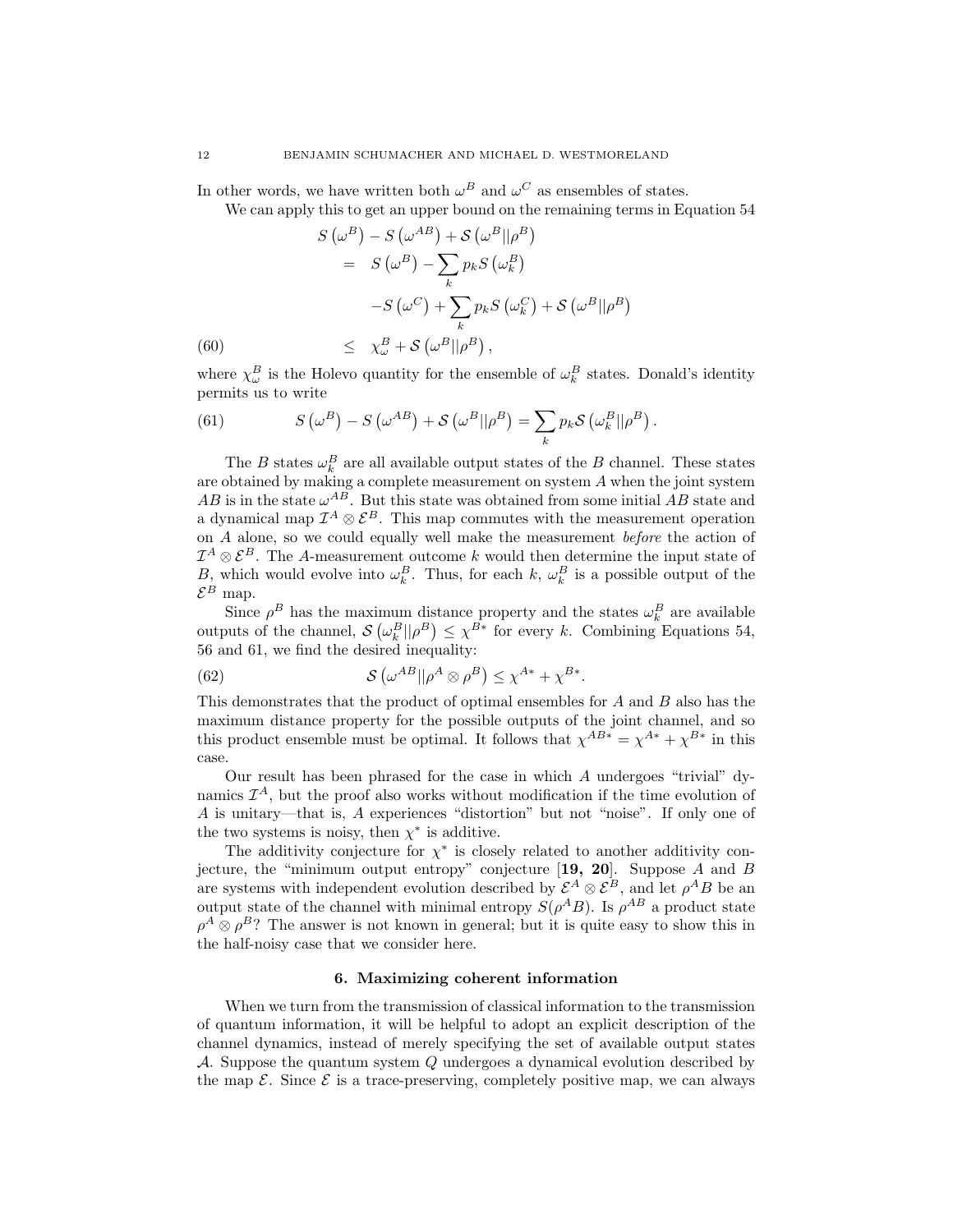find a representation of  $\mathcal E$  as a unitary evolution of a larger system [6]. In this representation, we imagine that an additional "environment" system  $E$  is present, initially in a pure state  $|\0^E\rangle$ , and that Q and E interact via the unitary evolution operator  $U^{QE}$ . That is,

(63) 
$$
\rho^Q = \mathcal{E}(\check{\rho}^Q) = \text{Tr}_E U^{QE} (\check{\rho}^Q \otimes |\check{0}^E) \langle \check{0}^E|) U^{QE\dagger}.
$$

For convenience, we denote an initial state of a system by the breve accent (as in  $\check{\rho}^Q$ ), and omit this symbol for final states.

The problem of sending quantum information through our channel can be viewed in one of two ways:

(1) An unknown pure quantum state of  $Q$  is to be transmitted. In this case, our criterion of success is the *average fidelity*  $\bar{F}$ , defined as follows. Suppose the input state  $|\phi_k\rangle$  occurs with probability  $p_k$  and leads to the output state  $\rho_k$ . Then

(64) 
$$
\bar{F} = \sum_{k} p_{k} \left\langle \check{\phi}_{k} \right| \rho_{k} \left| \check{\phi}_{k} \right\rangle.
$$

In general,  $\bar{F}$  depends not only on the average input state  $\breve{\rho}^Q$  but also on the particular pure state input ensemble. [21]

(2) A second "bystander" system  $R$  is present, and the joint system  $RQ$  is initially in a pure entangled state  $|\check{\Psi}^{RQ}\rangle$ . The system R has "trivial" dynamics described by the identity map  $\mathcal{I}'$ , so that the joint system evolves according to  $\mathcal{I} \otimes \mathcal{E}$ , yielding a final state  $\rho^{RQ}$ . Success is determined in this case by the *entanglement fidelity*  $F_e$ , defined by

(65) 
$$
F_e = \left\langle \check{\Psi}^{RQ} \middle| \rho^{RQ} \middle| \check{\Psi}^{RQ} \right\rangle.
$$

It turns out, surprisingly, that  $F_e$  is only dependent on  $\mathcal E$  and the input state  $\check{\rho}^Q$  of Q alone. That is,  $F_e$  is an "intrinsic" property of Q and its dynamics. [22]

These two pictures of quantum information transfer are essentially equivalent, since  $F_e$  approaches unity if and only if F approaches unity for every ensemble with the same average input state  $\tilde{\rho}^Q$ . For now we adopt the second point of view, in which the transfer of quantum information is essentially the transfer of quantum entanglement (with the bystander system  $R$ ) through the channel.

The quantum capacity of a channel should be defined as the amount of entanglement that can be transmitted through the channel with  $F_e \rightarrow 1$ , if we allow ourselves to use the channel many times and employ quantum error correction schemes [23]. At present it is not known how to calculate this *asymptotic* capacity of the channel in terms of the properties of a single instance of the channel.

Nevertheless, we can identify some quantities that are useful in describing the quantum information conveyed by the channel  $[24]$ . A key quantity is the *coherent* information  $I^Q$ , defined by

(66) 
$$
I^Q = S(\rho^Q) - S(\rho^{RQ}).
$$

This quantity is a measure of the final entanglement between  $R$  and  $Q$ . (The initial entanglement is measured by the entropy  $S(\check{\rho}^Q)$  of the initial state of Q, which of course equals  $S(\check{\rho}^R)$ . See Section 7 below.) If we adopt a unitary representation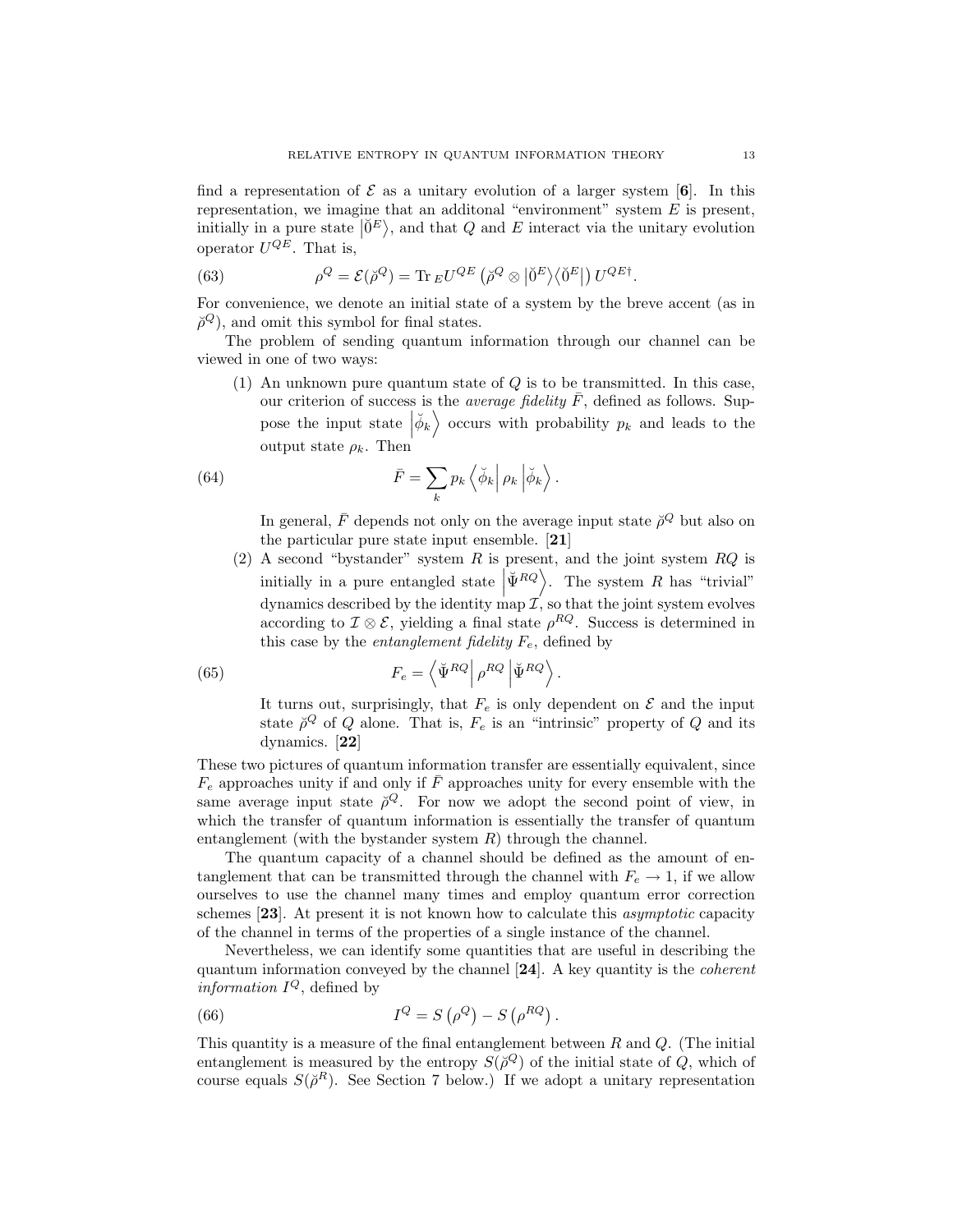for  $\mathcal{E}$ , then the overall system  $RQE$  including the environment remains in a pure state from beginning to end, and so  $S(\rho^{RQ}) = S(\rho^{E})$ . Thus,

(67) 
$$
I^{Q} = S(\rho^{Q}) - S(\rho^{E}).
$$

Despite the apparent dependence of  $I^Q$  on the systems R and E, it is in fact a function only of the map  $\mathcal E$  and the initial state  $\check{\rho}^Q$  of  $Q$ . Like the entanglement fidelity  $F_e$ , it is an "intrinsic" characteristic of the channel system  $Q$  and its dynamics.

It can be shown that the coherent information  $I^Q$  does not increase if the map  $\mathcal E$  is followed by a second independent map  $\mathcal E'$ , giving an overall dynamics described by  $\mathcal{E}' \circ \mathcal{E}$ . That is, the coherent information cannot be increased by any "quantum data processing" on the channel outputs. The coherent information is also closely related to quantum error correction. Perfect quantum error correction—resulting in  $F_e = 1$  for the final state—is possible if and only if the channel loses no coherent information, so that  $I^Q = S(\check{\rho}^Q)$ . These and other properties lead us to consider  $I<sup>Q</sup>$  as a good measure of the quantum information that is transmitted through the channel [24].

The coherent information has an intriguing relation to the Holevo quantity  $\chi$ , and thus to classical information transfer (and to relative entropy) [25]. Suppose we describe that the input state  $\check{\rho}^Q$  by an ensemble of pure states  $\left|\check{\phi}_k^Q\right\rangle$ :

(68) 
$$
\breve{\rho}^Q = \sum_k p_k \left| \breve{\phi}_k^Q \right> \left< \breve{\phi}_k^Q \right|.
$$

We adopt a unitary representation for the evolution and note that the initial pure state  $\left|\check{\phi}_k^Q\right> \otimes \left|\check{0}^E\right>$  evolves into a pure, possibly entangled state  $\left|\phi_k^{QE}\right>$ . Thus, for each  $k$  the entropies of the final states of  $Q$  and  $E$  are equal:

(69) 
$$
S\left(\rho_k^Q\right) = S\left(\rho_k^E\right).
$$

It follows that

$$
I^{Q} = S(\rho^{Q}) - S(\rho^{E})
$$
  
=  $S(\rho^{Q}) - \sum_{k} p_{k} S(\rho_{k}^{Q}) - S(\rho^{E}) + \sum_{k} p_{k} S(\rho_{k}^{E})$   
(70)  $I^{Q} = \chi^{Q} - \chi^{E}$ .

Remarkably, the difference  $\chi^Q - \chi^E$  depends only on  $\mathcal E$  and the average input state  $\check{\rho}^Q$ , not the details of the environment E or the exact choice of pure state input ensemble.

The quantities  $\chi^Q$  and  $\chi^E$  are related to the classical information transfer to the output system  $Q$  and to the environment  $E$ , respectively. Thus, Equation 70 relates the classical and quantum information properties of the channel. This relation has been used to analyze the privacy of quantum cryptographic channels [25]. We will use it here to give a relative entropy characterization of the the input state  $\tilde{\rho}^Q$  that maximizes the coherent information of the channel.

Let us suppose that  $\check{\rho}^Q$  is an input state that maximizes the coherent information  $I^{Q}$ . If we change the input state to

(71) 
$$
\breve{\rho}^{Q} = (1 - \eta)\breve{\rho}^{Q} + \eta \breve{\omega}^{Q},
$$

for some pure state  $\ddot{\omega}^Q$ , we produces some change  $\Delta I^Q$  in the coherent information. Viewing  $\tilde{\rho}^Q$  as an ensemble of pure states, this change amounts to a modification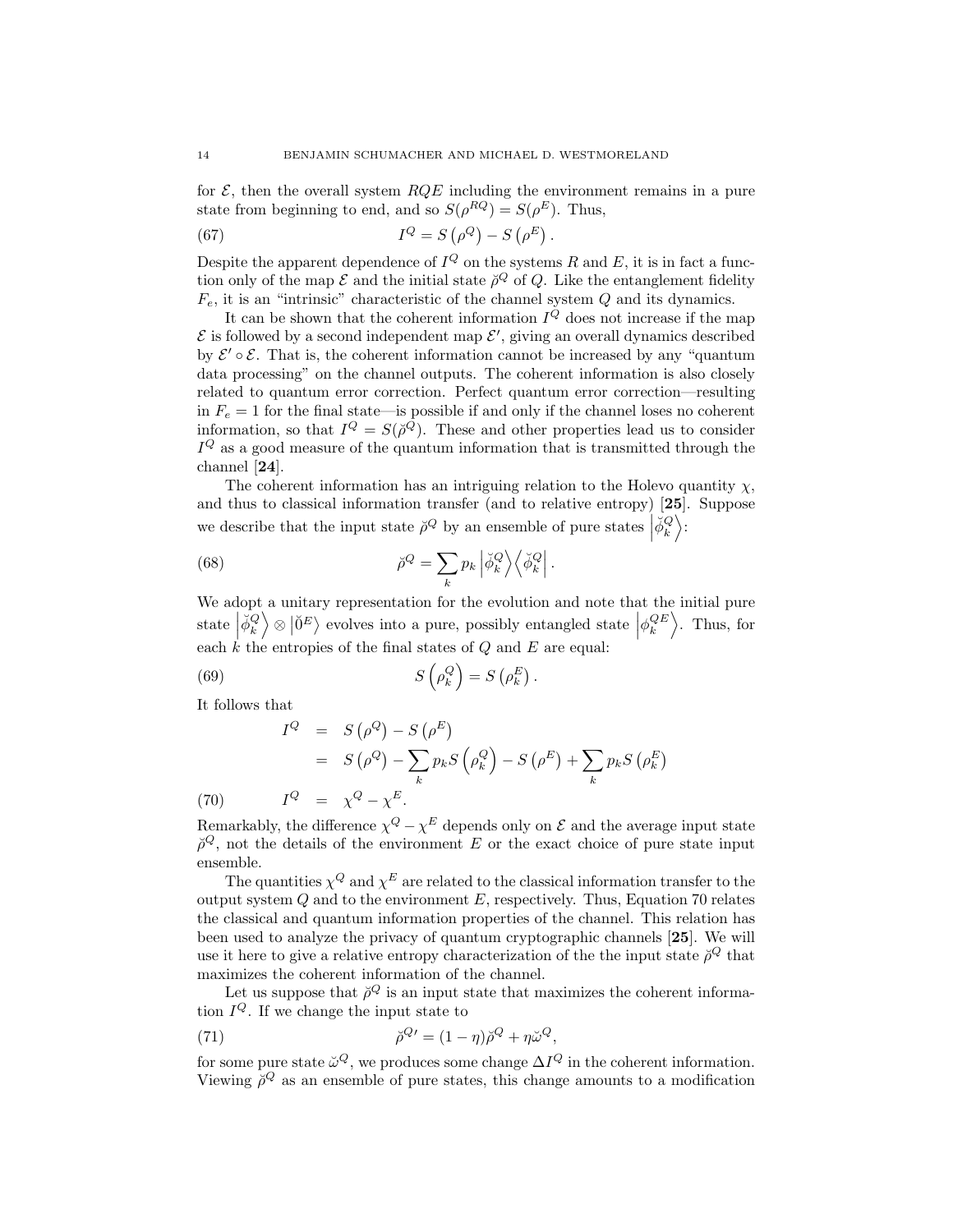of that ensemble; and such a modification leads to changes in the output ensembles for both system  $Q$  and system  $E$ . Thus,

(72) 
$$
\Delta I^{Q} = \Delta \chi^{Q} - \Delta \chi^{E}.
$$

We can apply Equation 43 to bound both  $\Delta \chi^Q$  and  $\Delta \chi^E$  and obtain a lower bound for  $\Delta I^{Q}$ :

(73) 
$$
\Delta I^{Q} \geq \eta \left( S \left( \omega^{Q} || \rho^{Q'} \right) - \chi^{Q} \right) - \eta \left( S \left( \omega^{E} || \rho^{E} \right) - \chi^{E} \right) \Delta I^{Q} \geq \eta \left( S \left( \omega^{Q} || \rho^{Q'} \right) - S \left( \omega^{E} || \rho^{E} \right) - I^{Q} \right).
$$

Since we assume that  $I^Q$  is maximized for the input  $\breve{\rho}^Q$ , then  $\Delta I^Q \leq 0$  when we modify the input state. This must be true for every value of  $\eta$  in the relation above. Whenever  $\mathcal{S}(\omega^Q||\rho^Q)$  is finite, we can conclude that

(74) 
$$
\mathcal{S}(\omega^Q||\rho^Q) - \mathcal{S}(\omega^E||\rho^E) \leq I^Q.
$$

This is analogous to the maximum distance property for optimal signal ensembles, except that it is the difference of two relative entropy distances that is bounded above by the maximum of  $I^{Q}$ .

Let us write Equation 70 in terms of relative entropy, imagining that the input state  $\phi^Q$  is written in terms of an ensemble of pure states  $|\check{\phi}_k^Q\rangle$ :

(75) 
$$
I^{Q} = \sum_{k} p_{k} \left( \mathcal{S} \left( \rho_{k}^{Q} || \rho^{Q} \right) - \mathcal{S} \left( \rho_{k}^{E} || \rho^{E} \right) \right).
$$

Every input pure state  $\begin{vmatrix} \breve{\phi}_k^Q \end{vmatrix}$  in the input ensemble with  $p_k > 0$  will be in the support of  $\check{\rho}^Q$ , and so Equation 74 holds. Therefore, we can conclude that

(76) 
$$
I^{Q} = \mathcal{S}\left(\rho_k^{Q}||\rho^{Q}\right) - \mathcal{S}\left(\rho_k^{E}||\rho^{E}\right)
$$

for every such state in the ensemble. Furthermore, any pure state in the support of  $\check{\rho}^Q$  is a member of some pure state ensemble for  $\check{\rho}^Q$ .

This permits us to draw a remarkable conclusion. If  $\tilde{\rho}^Q$  is the input state that maximizes the coherent information  $I^Q$  of the channel, then for any pure state  $\ddot{\omega}^Q$ in the support of  $\check{\rho}^Q$ ,

(77) 
$$
I^{Q} = \mathcal{S} \left( \omega^{Q} || \rho^{Q} \right) - \mathcal{S} \left( \omega^{E} || \rho^{E} \right).
$$

This result is roughly analogous to the equal distance property for optimal signal ensembles. Together with Equation 74, it provides a strong characterization of the state that maximizes coherent information.

The additivity problem for  $\chi^*$  leads us to ask whether the maximum of the coherent information is additive when independent channels are combined. In fact, there are examples known where  $\max I^{AB} > \max I^A + \max I^B$ ; in other words, entanglement between independent channels can increase the amount of coherent information that can be sent through them [26]. The asymptotic behavior of coherent information and its precise connection to quantum channel capacities are questions yet to be resolved.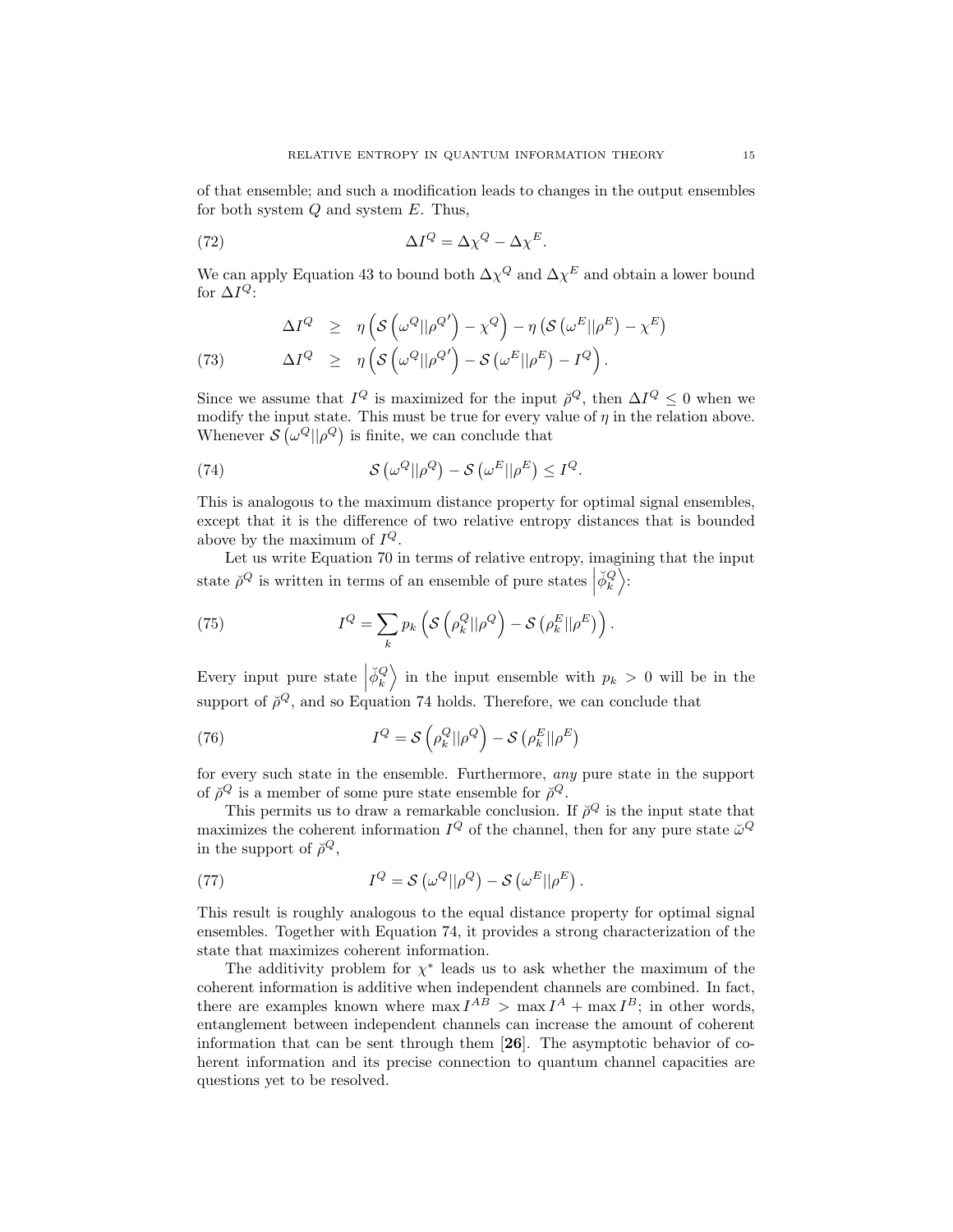#### 7. Indeterminate length quantum coding

In the previous section we saw that the relative entropy can be used to analyze the coherent information "capacity" of a quantum channel. Another issue in quantum information theory is quantum data compression [21], which seeks to represent quantum information using the fewest number of qubits. In this section we will see that the relative entropy describes the cost of suboptimal quantum data compression.

One approach to classical data compression is to use variable length codes, in which the codewords are finite binary strings of various lengths [1]. The best-known examples are the Huffman codes. The Shannon entropy  $H(X)$  of a random variable X is a lower bound to the average codeword length in such codes, and for Huffman codes this average codeword length can be made arbitrarily close to  $H(X)$ . Thus, a Huffman code optimizes the use of a communication resources (number of bits required) in classical communication without noise.

There are analogous codes for the compression of quantum information. Since coherent superpositions of codewords must be allowed as codewords, these are called indeterminate length quantum codes  $[27]$ . A quantum analogue to Huffman coding was recently described by Braunstein et al. [28] An account of the theory of indeterminate length quantum codes, including the quantum Kraft inequality and the condensability condition (see below), will be presented in a forthcoming paper [29]. Here we will outline a few results and demonstrate a connection to the relative entropy.

The key idea in constructing an indeterminate length code is that the codewords themselves must carry their own length information. For a classical variable length code, this requirement can be phrased in two ways. A uniquely decipherable code is one in which any string of  $N$  codewords can be correctly separated into its individual codewords, while a prefix-free code is one in which no codeword is an initial segment of another codeword. The lengths of the codewords in each case satisfy the Kraft-McMillan inequality:

$$
\sum_{k} 2^{-l_k} \le 1,
$$

where is the sum is over the codewords and  $l_k$  is the length of the kth codeword. Every prefix-free code is uniquely decipherable, so the prefix-free property is a more restrictive property. Nevertheless, it turns out that any uniquely decipherable code can be replaced by a prefix-free code with the same codeword lengths.

There are analogous conditions for indeterminate length quantum codes, but these properties must be phrased carefully because we allow coherent superpositions of codewords. For example, a classical prefix-free code is sometimes called an "instantaneous" code, since as soon as a complete codeword arrives we can recognize it at once and decipher it immediately. However, if an "instantaneous" decoding procedure were to be attempted for a quantum prefix-free code, it would destroy coherences between codewords of different lengths. Quantum codes require that the entire string of codewords be deciphered together.

The property of an indeterminate length quantum code that is analogous to unique decipherability is called *condensability*. We digress briefly to describe the condensability condition. We focus on zero-extended forms (zef ) of our codewords. That is, we cosider that our codewords occupy an initial segment of a qubit register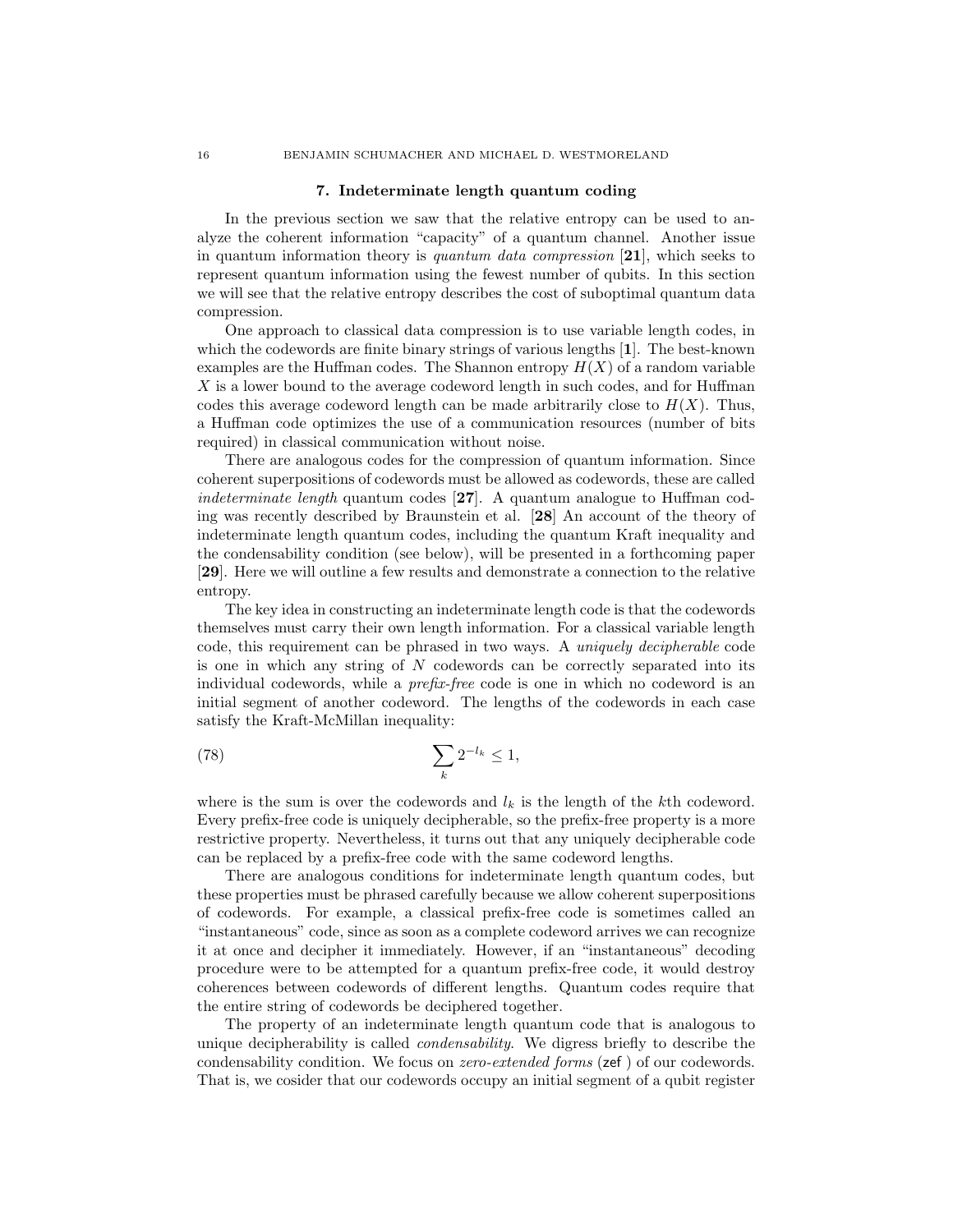of fixed length n, with  $|0\rangle$ 's following. (Clearly n must be chosen large enough to contain the longest codeword.) The set of all zef codewords spans a subspace of the Hilbert space of register states. We imagine that the output of a quantum information source has been mapped unitarily to the zef codeword space of the register. Our challenge is to take N such registers and "pack" them together in a way that can exploit the fact that some of the codewords are shorter than others.

If codeword states must carry their own length information, there must be a *length observable*  $\Lambda$  on the zef codeword space with the following two properties:

- The eigenvalues of  $\Lambda$  are integers  $1, \ldots, n$ , where n is the length of the register.
- If  $|\psi_{\text{zef}}\rangle$  is an eigenstate of  $\Lambda$  with eigenvalue l, then it has the form

(79) 
$$
\left|\psi_{\mathsf{zef}}\right\rangle = \left|\psi^{1\cdots l}0^{l+1\cdots n}\right\rangle.
$$

That is, the last  $n - l$  qubits in the register are in the state  $|0\rangle$  for a zef codeword of length l.

For register states not in the zef subspace, we can take  $\Lambda = \infty$ .

A code is *condensable* if the following condition holds: For any  $N$ , there is a unitary operator  $U$  (depending on  $N$ ) that maps

$$
\underbrace{\left|\psi_{1,\text{zef}}\right\rangle \otimes \cdots \otimes \left|\psi_{N,\text{zef}}\right\rangle}_{Nn \text{ qubits}} \rightarrow \underbrace{\left|\Psi_{1\cdots N}\right\rangle}_{Nn \text{ qubits}}
$$

with the property that, if the individual codewords are all length eigenstates, then U maps the codewords to a zef string of the Nn qubits—that is, one with  $|0\rangle$ 's after the first  $L = l_1 + \cdots + l_N$  qubits:

$$
\left|\psi_1^{1\cdots l_1}0^{l_1+1\cdots n}\right\rangle\otimes\cdots\otimes\left|\psi_N^{1\cdots l_N}0^{l_N+1\cdots n}\right\rangle\rightarrow\left|\Psi^{1\cdots L}0^{L+1\cdots Nn}\right\rangle.
$$

The unitary operator  $U$  thus "packs"  $N$  codewords, given in their zef forms, into a "condensed" string that has all of the trailing  $|0\rangle$ "s at the end. The unitary character of the packing protocol automatically yields an "unpacking" procedure given by  $U^{-1}$ . Thus, if the quantum code is condensable, a packed string of N codewords can be coherently sorted out into separated zef codewords.

The quantum analogue of the Kraft-McMillan inequality states that, for any indeterminate length quantum code that is condensable, the length observable  $\Lambda$ on the subspace of zef codewords must satisfy

$$
(80) \t\t \t Tr 2^{-\Lambda} \le 1,
$$

where we have restricted our trace to the zef subspace. We can construct a density operator  $\omega$  (a positive operator of unit trace) on the zef subspace by letting  $K =$  $\text{Tr } 2^{-\Lambda} < 1$  and

(81) 
$$
\omega = \frac{1}{K} 2^{-\Lambda}.
$$

The density operator  $\omega$  is generally not the same as the actual density operator  $\rho$ of the zef codewords produced by the quantum information source. The average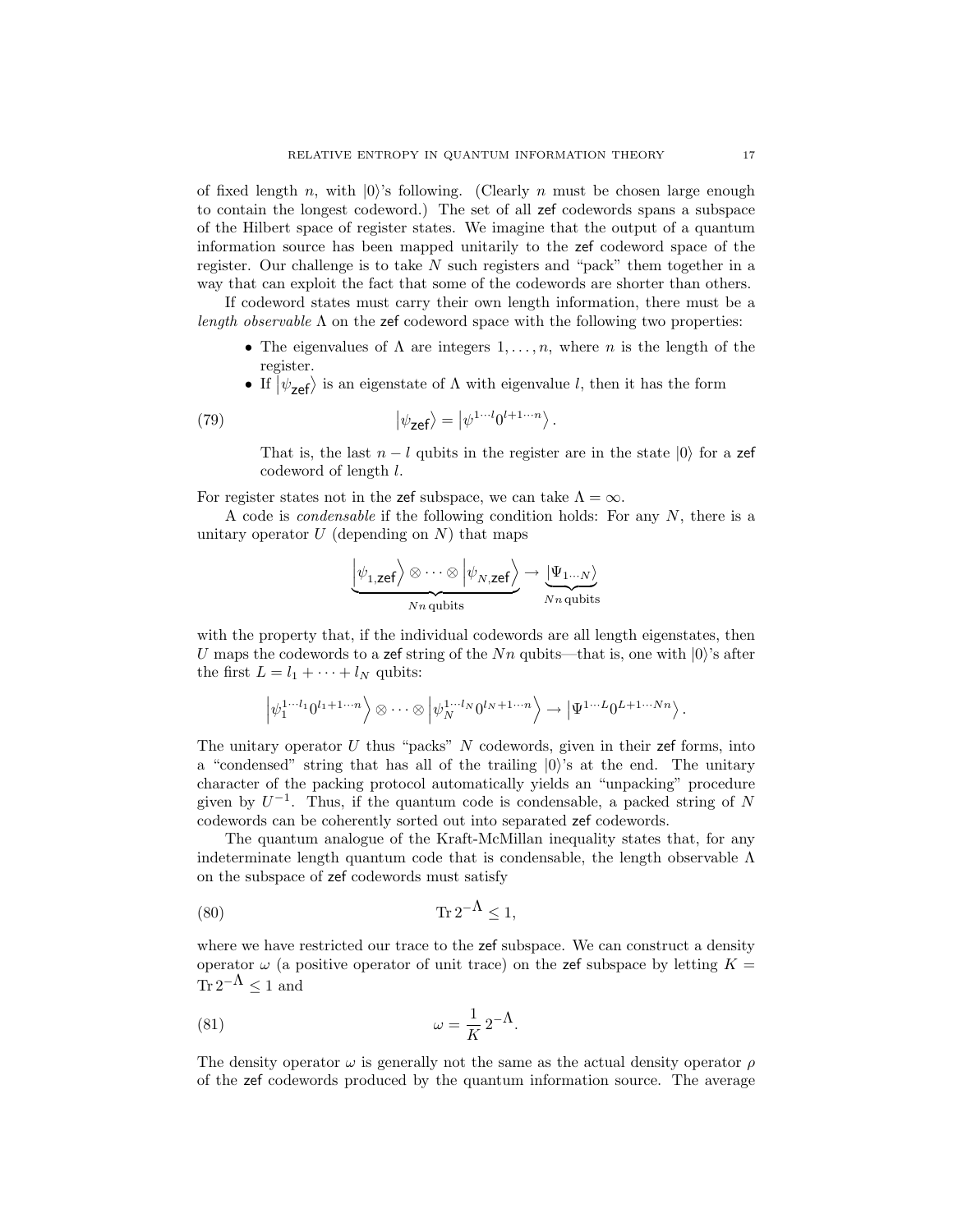codeword length is

(82) 
$$
\bar{l} = \text{Tr} \rho \Lambda \n= -\text{Tr} \rho \log (2^{-\Lambda}) \n= -\text{Tr} \rho \log \omega - \log K \n\bar{l} = S(\rho) + S(\rho || \omega) - \log K.
$$

Since  $\log K \leq 0$  and the relative entropy is positive definite,

$$
\bar{l} \ge S(\rho).
$$
 (83)

The average codeword length must always be at least as great as the von Neuman entropy of the information source.

Equality for Equation 83 can be approached asymptotically using block coding and a quantum analogue of Huffman (or Shannon-Fano) coding. For special cases in which the eigenvalues of  $\rho$  are of the form  $2^{-m}$ , then a code exists for which  $\bar{l} = S(\rho)$ , without the asymptotic limit. In either case, we say that a code satisfying  $l = S(\rho)$ is a length optimizing quantum code. Equation 82 tells us that, if we have a length optimizing code,  $K = 1$  and

$$
\rho = \omega = 2^{-\Lambda}.
$$

The condensed string of  $N$  codewords has  $Nn$  qubits, but we can discard all but about N $\overline{l}$  of them and still retain high fidelity. That is,  $\overline{l}$  is the asymptotic number of qubits that must be used per codeword to represent the quantum information faithfully.

Suppose that we have an indeterminate length quantum code that is designed for the wrong density operator. That is, our code is length optimizing for some other density operator  $\omega$ , but  $\rho \neq \omega$ . Then (recalling that  $K = 1$  for a length optimizing code, even if it is optimizing for the wrong density operator),

(85) 
$$
\bar{l} = S(\rho) + S(\rho||\omega).
$$

 $S(\rho)$  tells us the number of qubits necessary to represent the quantum information if we used a length optimizing code for  $\rho$ . (As we have mentioned, such codes always exist in an asymptotic sense.) However, to achieve high fidelity in the situation where we have used a code designed for  $\omega$ , we have to use at least l qubits per codeword, an additional cost of  $S(\rho||\omega)$  qubits per codeword.

This result gives us an interpretation of the relative entropy function  $\mathcal{S}(\rho||\omega)$  in terms of the physical resources necessary to accomplish some task—in this case, the additional cost (in qubits) of representing the quantum information described by  $\rho$ using a coding scheme optimized for  $\omega$ . This is entirely analogous to the situation for classical codes and classical relative entropy [1]. A fuller development of this analysis will appear in [29].

### 8. Relative entropy of entanglement

One recent application of relative entropy has been to quantify the entanglement of a mixed quantum state of two systems [30]. Suppose Alice and Bob share a joint quantum system AB in the state  $\rho^{AB}$ . This state is said to be *separable* if it is a product state or else a probabilistic combination of product states:

.

(86) 
$$
\rho^{AB} = \sum_{k} p_{k} \rho_{k}^{A} \otimes \rho_{k}^{B}
$$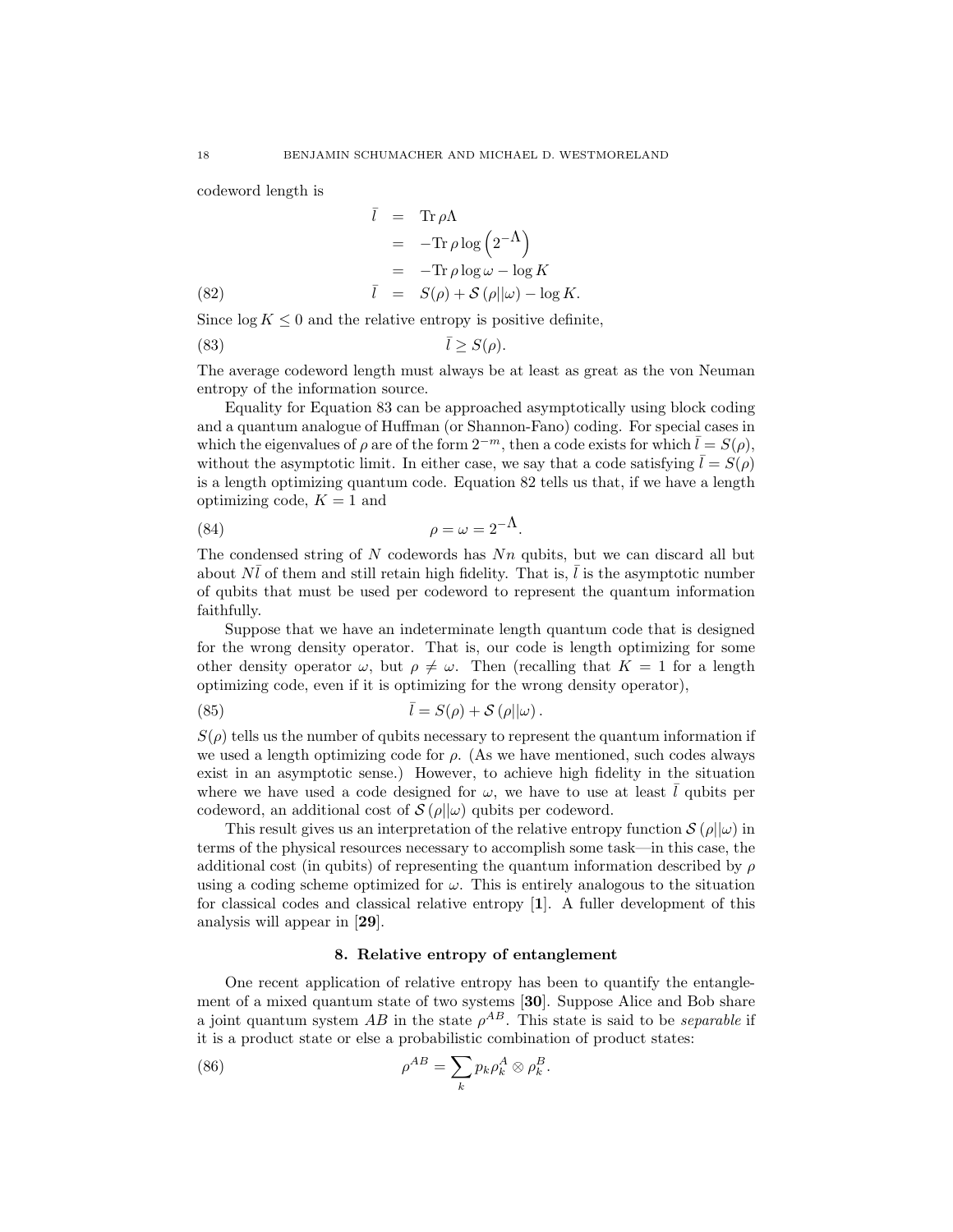Without loss of generality, we can if we wish take the elements in this ensemble of product states to be pure product states. Systems in separable states display statistical correlations having perfectly ordinary "classical" properties—that is, they do not violate any sort of Bell inequality. A separable state of A and B could also be created from scratch by Alice and Bob using only local quantum operations (on A and B separately) and the exchange of classical information.

States which are not separable are said to be entangled. These states cannot be made by local operations and classical communication; in other words, their creation requires the exchange of quantum information between Alice and Bob. The characterization of entangled states and their possible transformations has been a central issue in much recent work on quantum information theory.

A key question is the quantification of entanglement, that is, finding numerical measures of the entanglement of a quantum state  $\rho^{AB}$  that have useful properties. If the joint system  $AB$  is in a pure state  $|\Psi^{AB}\rangle$ , so that the subsystem states are

(87) 
$$
\rho^{A} = \text{Tr}_{B} \left| \Psi^{AB} \right\rangle \left\langle \Psi^{AB} \right| \n\rho^{B} = \text{Tr}_{A} \left| \Psi^{AB} \right\rangle \left\langle \Psi^{AB} \right|
$$

then the entropy  $S(\rho^A) = S(\rho^B)$  can be used to measure the entanglement of A and B. This measure has many appealing properties. It is zero if and only if  $|\Psi^{AB}\rangle$ is separable (and thus a product state). For an "EPR pair" of qubits—that is, a state of the general form

(88) 
$$
\left| \phi^{AB} \right\rangle = \frac{1}{\sqrt{2}} \left( \left| 0^A 0^B \right\rangle + \left| 1^A 1^B \right\rangle \right),
$$

the susbsystem entropy  $S(\rho^A) = 1$  bit.

The subsystem entropy is also an asymptotic measure, both of the resources necessary to create the particular entangled pure state, and of the value of the state as a resource  $[31]$ . That is, for sufficiently large N,

- approximately  $NS(\rho^A)$  EPR pairs are required to create N copies of  $|\Psi^{AB}\rangle$  by local operations and classical communication; and
- approximately  $NS(\rho^A)$  EPR pairs can be created from N copies of  $|\Psi^{AB}\rangle$ by local operations and classical communication.

For mixed entangled states  $\rho^{AB}$  of the joint system AB, things are not so well-established. Several different measures of entanglement are known, including [32]

- the entanglement of formation  $E(\rho^{AB})$ , which is the minimum asymptotic number of EPR pairs required to create  $\rho^{AB}$  by local operations and classical communication; and
- the distillable entanglement  $D(\rho^{AB})$ , the maximum asymptotic number of EPR pairs that can be created from  $\rho^{AB}$  by entanglement purification protocols involving local operations and classical communication.

Bennett et al. [32] further distinguish  $D_1$  and  $D_2$ , the distillable entanglements with respect to purification protocols that allow one-way and two-way classical communication, respectively. All of these measures reduce to the subsystem entropy  $S(\rho^A)$  if  $\rho^{AB}$  is a pure entangled state.

These entanglement measures are not all equal; furthermore, explicit formulas for their calculation are not known in most cases. This motivates us to consider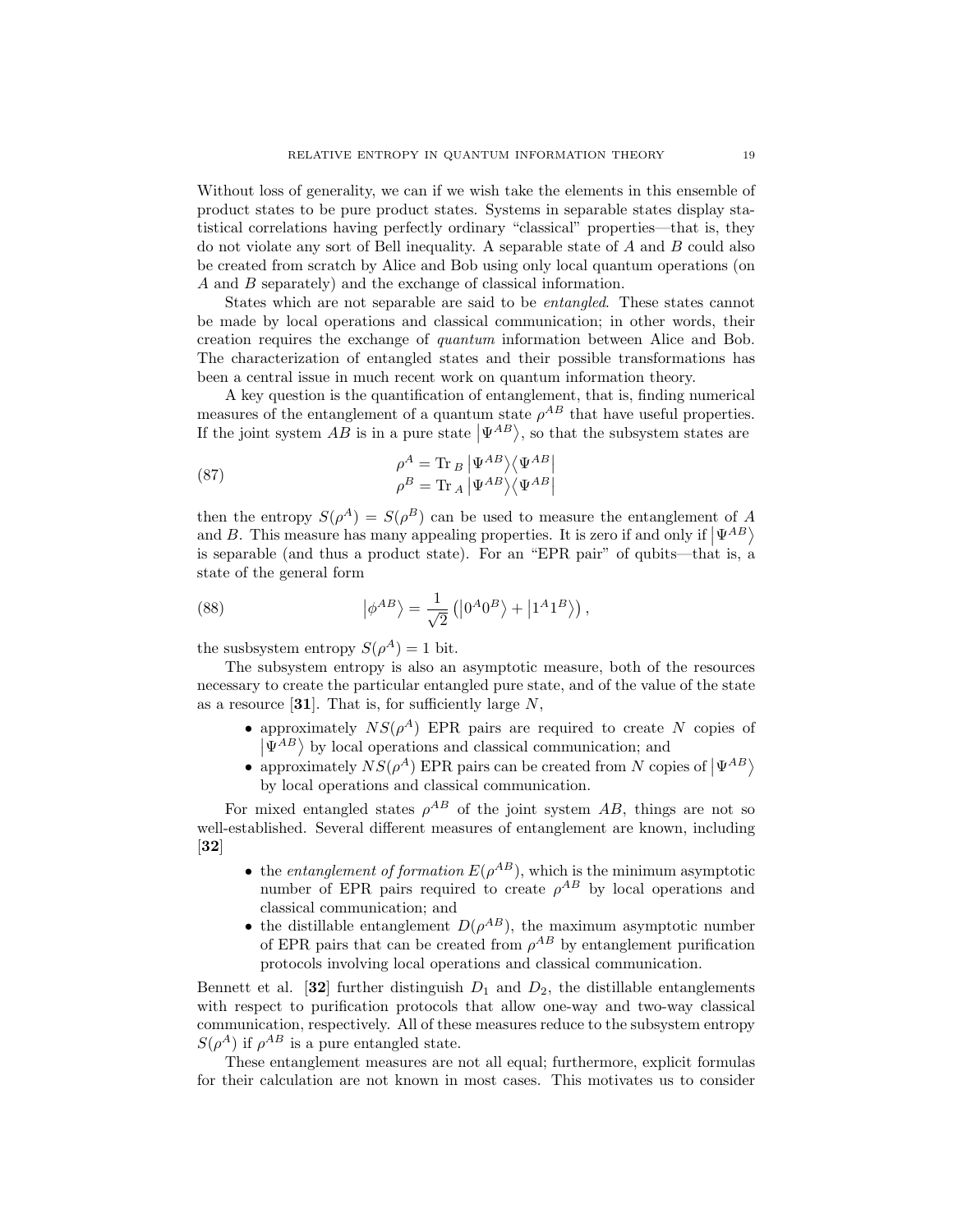alternate measures of entanglement with more tractable properties and which have useful relations to the asymptotic measures  $E, D_1$  and  $D_2$ .

A state  $\rho^{AB}$  is entangled inasmuch as it is not a separable state, so it makes sense to adopt as a measure of entanglement a measure of the distance of  $\rho^{AB}$  from the set  $\Sigma^{AB}$  of separable states of AB. Using relative entropy as our "distance", we define the *relative entropy of entanglement*  $E_r$  to be [30]

(89) 
$$
E_r\left(\rho^{AB}\right) = \min_{\sigma^{AB} \in \Sigma^{AB}} \mathcal{S}\left(\rho^{AB}||\sigma^{AB}\right).
$$

The relative entropy of entanglement has several handy properties. First of all, it reduces to the subsystem entropy  $S(\rho^A)$  whenever  $\rho^{AB}$  is a pure state. Second, suppose we write  $\rho^{AB}$  as an ensemble of pure states  $|\psi_k^{AB}\rangle$ . Then

(90) 
$$
E_r\left(\rho^{AB}\right) \leq \sum_k p_k S\left(\rho_k^A\right)
$$

where  $\rho_k^A = \text{Tr}_B |\psi_k^{AB}\rangle \langle \psi_k^{AB}|$ . It follows from this that  $E_r \leq E$  for any state  $\rho^{AB}$ .

Even more importantly, the relative entropy of entanglement  $E_r$  can be shown to be non-increasing on average under local operations by Alice and Bob together with classical communication between them.

The quantum version of Sanov's theorem gives the relative entropy of entanglement an interpretation in terms of the statistical distinguishability of  $\rho^{AB}$  and the "least distinguishable" separable state  $\sigma^{AB}$ . The relative entropy of entanglement is thus a useful and well-motivated measure of the entanglement of a state  $\rho^{AB}$  of a joint system, both on its own terms and as a surrogate for less tractable asymptotic measures.

### 9. Manipulating multiparticle entanglement

The analysis in this section closely follows that of Linden et al. [33], who provides a more detailed discussion of the main result here and its applications.

Suppose Alice, Bob and Claire initially share three qubits in a "GHZ state"

(91) 
$$
\left|\Psi^{ABC}\right\rangle = \frac{1}{\sqrt{2}}\left(\left|0^A 0^B 0^C\right\rangle + \left|1^A 1^B 0^C\right\rangle\right).
$$

The mixed state  $\rho^{BC}$  shared by Bob and Claire is, in fact, not entangled at all:

(92) 
$$
\rho^{BC} = \frac{1}{2} (|0^B 0^C \rangle \langle 0^B 0^C | + |1^B 1^C \rangle \langle 1^B 1^C |).
$$

No local operations performed by Bob and Claire can produce an entangled state from this starting point. However, Alice can create entanglement for Bob and Claire. Alice measures her qubit in the basis  $\{\ket{+^A}, \ket{-^A}\}$ , where

(93) 
$$
|\pm^A\rangle = \frac{1}{\sqrt{2}} (|0^A\rangle \pm |1^A\rangle).
$$

It is easy to verify that the state of Bob and Claire's qubits after this measurement, depending on the measurement outcome, must be one of the two states

(94) 
$$
\left| \phi_{\pm}^{BC} \right\rangle = \frac{1}{\sqrt{2}} \left( \left| 0^A 0^B \right\rangle \pm \left| 1^A 1^B \right\rangle \right),
$$

both of which are equivalent (up to a local unitary transformation by either Bob or Claire) to an EPR pair. In other words, if Alice makes a local measurement on her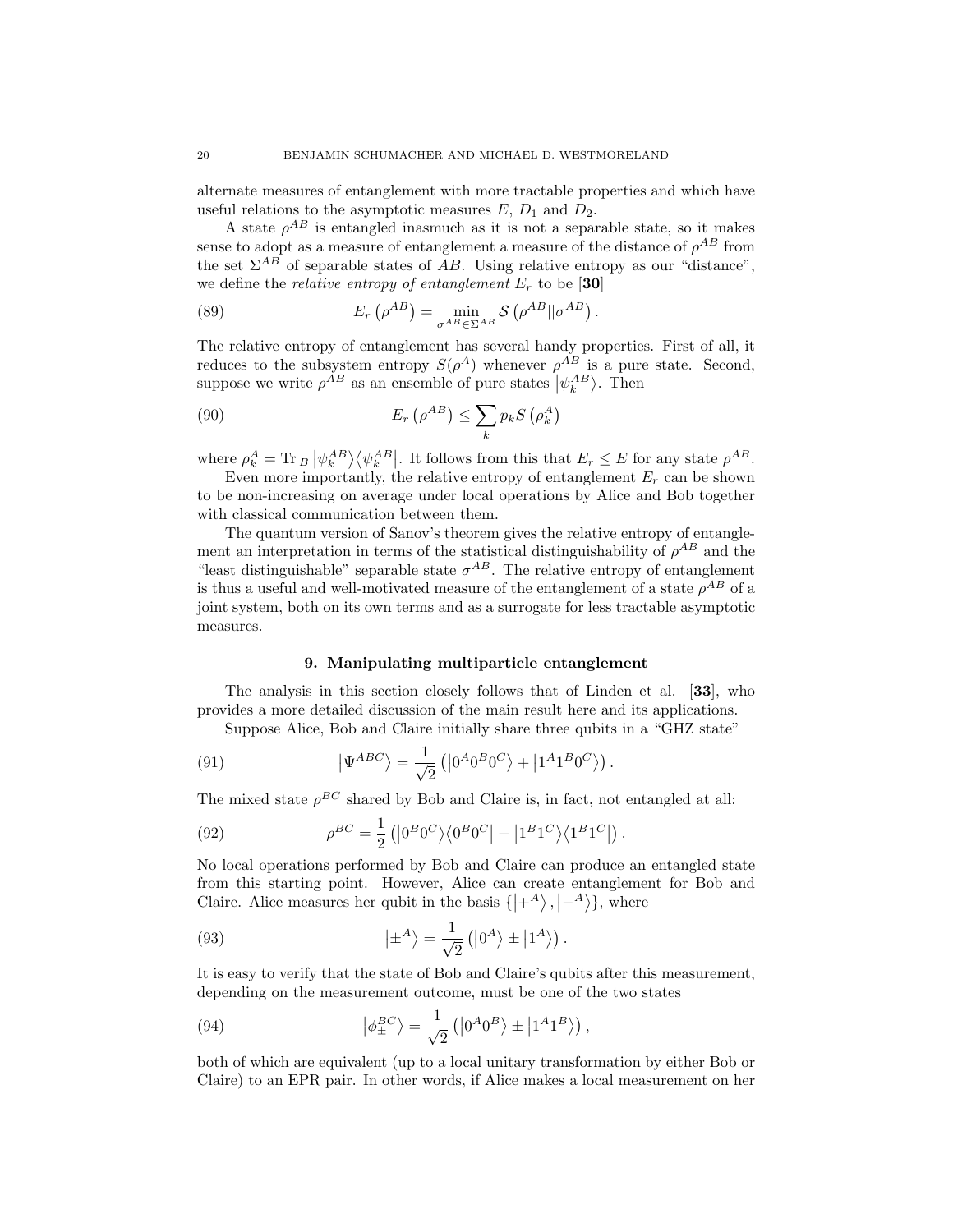qubit and then announces the result by classical communication, the GHZ triple can be converted into an EPR pair for Bob and Claire.

When considering the manipulation of quantum entanglement shared among several parties, we must therefore bear in mind that the entanglement between subsystems can both increase and decrease, depending on the situation. This raises several questions: Under what circumstances can Alice increase Bob and Claire's entanglement? How much can she do so? Are there any costs involved in the process?

To study these questions, we must give a more detailed account of "local operations and classical communication". It turns out that Alice, Bob and Claire can realize any local operation on their joint system ABC by a combination of the following:

- Local unitary transformations on the subsystems  $A, B$  and  $C$ ;
- Adjoining to a subsystem additional local "ancilla" qubits in a standard state  $|0\rangle$ ;
- Local ideal measurements on the (augmented) subsystems  $A, B$  and  $C$ ; and
- Discarding local ancilla qubits.

Strictly speaking, though, we do not need to include the last item. That is, any protocol that involves discarding ancilla qubits can be replaced by one in which the ancillas are simply "set aside"—not used in future steps, but not actually gotten rid of. In a similar vein, we can imagine that the ancilla qubits required are already present in the subsystems  $A, B$  and  $C$ , so the second item in our list is redundant. We therefore need to consider only local unitary transformations and local ideal measurements.

What does classical communication add to this? It is sufficient to suppose that Alice, Bob and Claire have complete information—that is, they are aware of all operations and the outcomes of all measurements performed by each of them, and thus know the global state of ABC at every stage. Any protocol that involved an incomplete sharing of information could be replaced by one with complete sharing, simply by ignoring some of the messages that are exchanged.

Our local operations (local unitary transformations and local ideal measurements) always take an initial pure state to a final pure state. That is, if  $ABC$ starts in the joint state  $|\Psi^{ABC}\rangle$ , then the final state will be a pure state  $|\Psi_k^{ABC}\rangle$ that depends on the joint outcome  $k$  of all the measurements performed. Thus, ABC is always in a pure state known to all parties.

It is instructive to consider the effect of local operations on the entropies of the various subsystems of ABC. Local unitary transformations leave  $S(\rho^A)$ ,  $S(\rho^B)$ and  $S(\rho^C)$  unchanged. But suppose that Alice makes an ideal measurement on her subsystem, obtaining outcome k with probability  $p_k$ . The initial global state is  $|\Psi^{ABC}\rangle$  and the final global state is  $|\Psi_k^{ABC}\rangle$ , depending on k. For the initial subsystem states, we have that

$$
(95) \tS(\rho^A) = S(\rho^{BC})
$$

since the overall state is a pure state. Similarly, the various final subsystem states satisfy

(96) 
$$
S\left(\rho_k^A\right) = S\left(\rho_k^{BC}\right).
$$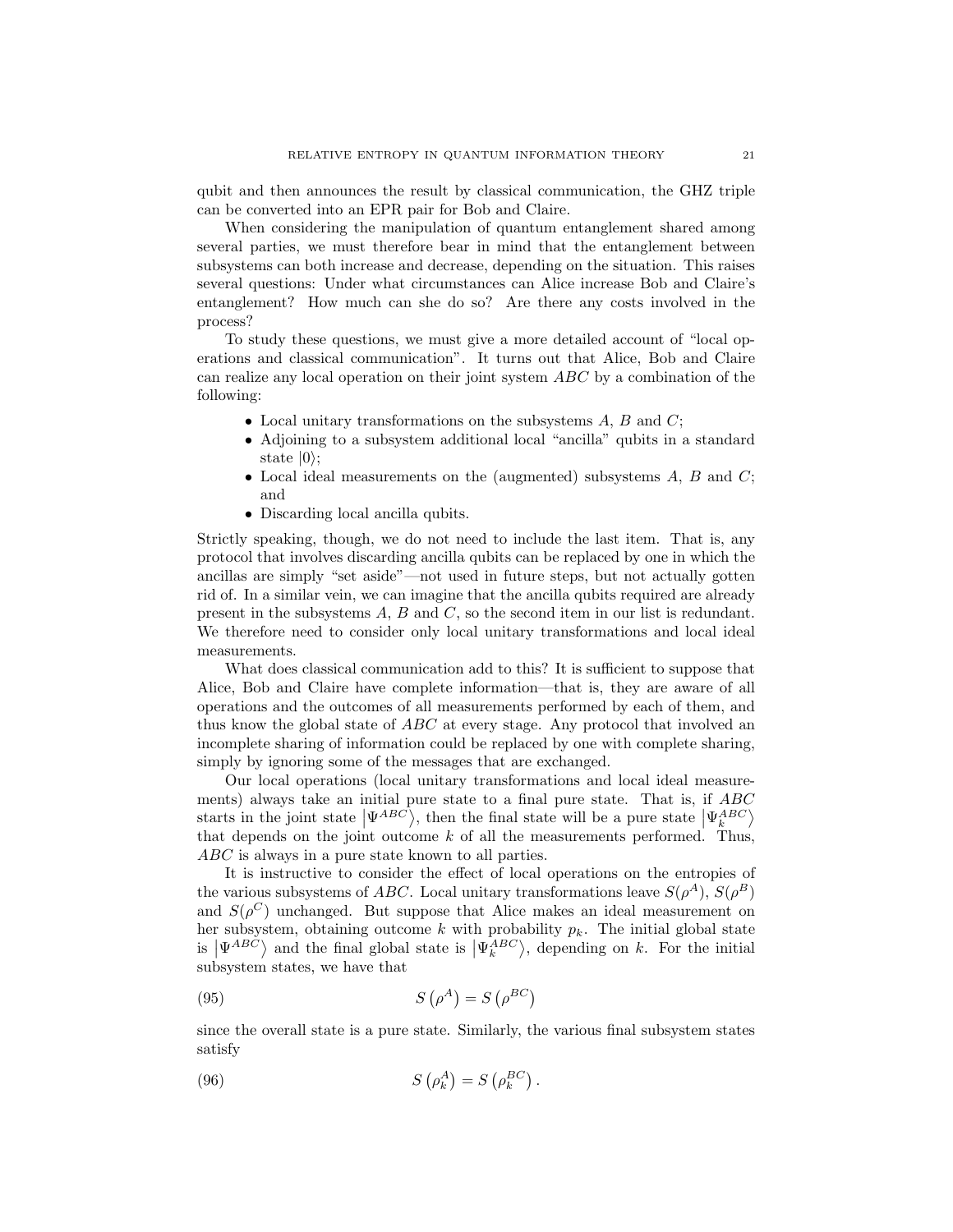But an operation on A cannot change the average state of  $BC$ :

(97) 
$$
\rho^{BC} = \sum_{k} p_k \rho_k^{BC}.
$$

Concavity of the entropy gives

(98) 
$$
S\left(\rho^{BC}\right) \ge \sum_{k} p_k S\left(\rho_k^{BC}\right)
$$

and therefore

(99) 
$$
S(\rho^A) \ge \sum_k p_k S(\rho_k^A)
$$

Concavity also tells us that  $S(\rho^B) \geq \sum$ k  $p_k S(\rho_k^B)$ , etc., and similar results hold for local measurements performed by Bob or Claire.

.

We now return to the question of how much Alice can increase the entanglement shared by Bob and Claire. Let us measure the bipartite entanglement of the system  $BC$  (which may be in a mixed state) by the relative entropy of entanglement  $E_r(\rho^{BC})$ , and let  $\sigma^{BC}$  be the separable state of BC for which

(100) 
$$
E_r(\rho^{BC}) = \mathcal{S}(\rho^{BC}||\sigma^{BC}).
$$

No local unitary operation can change  $E_r(\rho^{BC})$ ; furthermore, no local measurement by Bob or Claire can increase  $E_r(\rho^{BC})$  on average. We need only consider an ideal measurement performed by Alice on system A. Once again we suppose that outcome k of this measurement occurs with probability  $p_k$ , and once again Equation 97 holds. Donald's identity tells us that

(101) 
$$
\sum_{k} p_{k} \mathcal{S} \left( \rho_{k}^{BC} || \sigma^{BC} \right) = \sum_{k} p_{k} \mathcal{S} \left( \rho_{k}^{BC} || \rho^{BC} \right) + \mathcal{S} \left( \rho^{BC} || \sigma^{BC} \right).
$$

But  $E_r(\rho_k^{BC}) \leq \mathcal{S}(\rho_k^{BC}||\sigma^{BC})$  for every k, leading to the following inequality:

(102) 
$$
\sum_{k} p_{k} E_{r}(\rho_{k}^{BC}) - E_{r}(\rho^{BC}) \leq \sum_{k} p_{k} \mathcal{S}(\rho_{k}^{BC}||\rho^{BC}).
$$

We recognize the left-hand side of this inequality  $\chi$  for the ensemble of postmeasurement states of  $BC$ , which we can rewrite using the definition of  $\chi$  in Equation 11. This yields:

(103) 
$$
\sum_{k} p_{k} E_{r}(\rho_{k}^{BC}) - E_{r}(\rho^{BC}) \leq S(\rho^{BC}) - \sum_{k} p_{k} S(\rho_{k}^{BC})
$$

$$
= S(\rho^{A}) - \sum_{k} p_{k} S(\rho_{k}^{A}),
$$

since the overall state of ABC is pure at every stage.

To summarize, in our model (in which all measurements are ideal, all classical information is shared, and no classical or quantum information is ever discarded), the following principles hold:

- The entropy of any subsystem A cannot be increased on average by any local operations.
- The relative entropy of entanglement of two subsystems  $B$  and  $C$  cannot be increased on average by local operations on those two subsystems.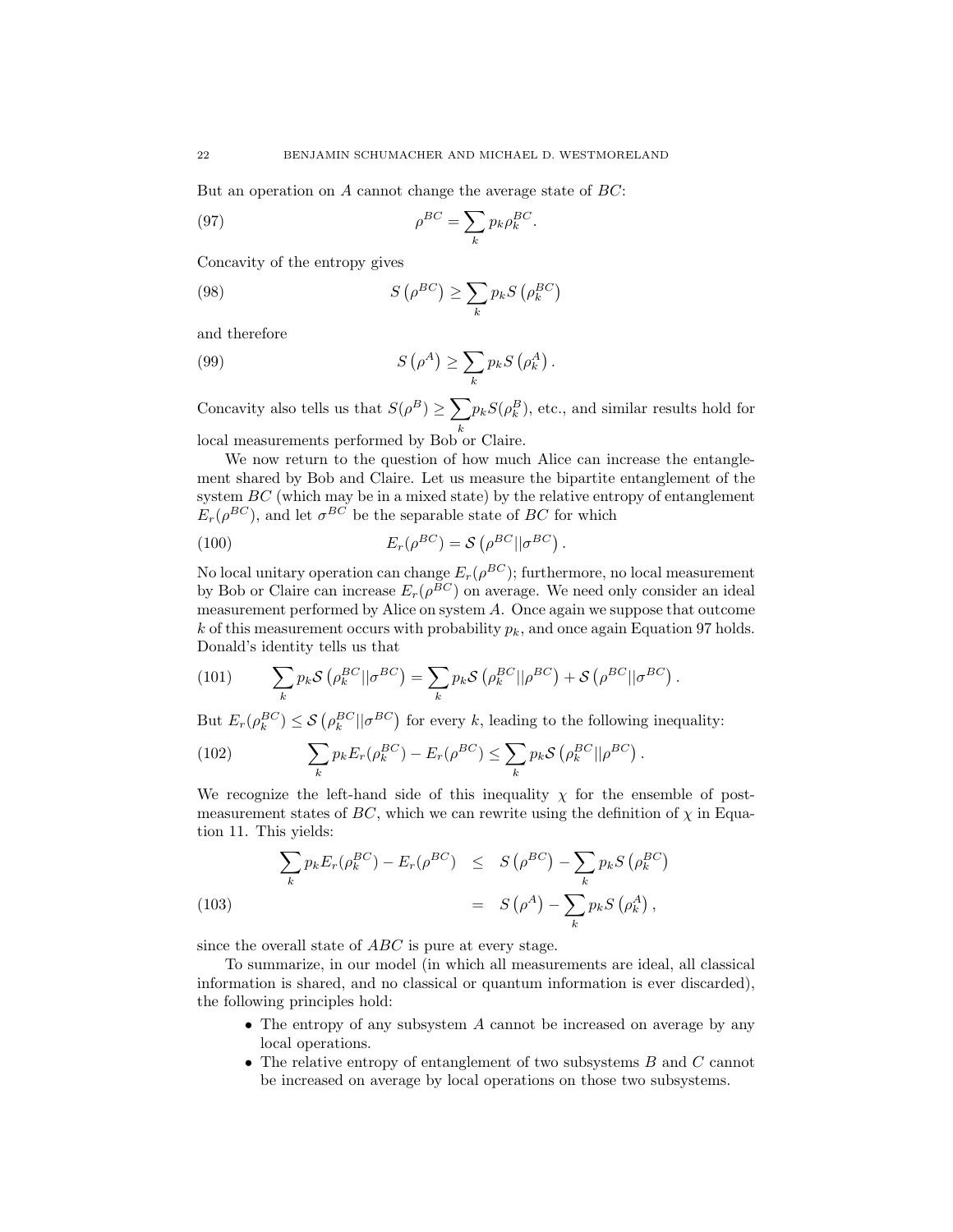• The relative entropy of entanglement of  $B$  and  $C$  can be increased by a measurement performed on a third subsystem A, but the average increase in  $E_r^B C$  is no larger than the average decrease in the entropy of A.

We say that a joint state  $|\Psi_1^{ABC}\rangle$  can be transformed *reversibly* into  $|\Psi_2^{ABC}\rangle$  if, for sufficiently large N, N copies of  $|\Psi_1^{ABC}\rangle$  can be transformed with high probability (via local operations and classical communication) to approximately  $N$  copies of  $|\Psi_2^{ABC}\rangle$ , and *vice versa*. The qualifiers in this description are worth a comment or two. "High probability" reflects the fact that, since the local operations may involve measurements, the actual final state may depend on the exact measurement outcomes. "Approximately N copies" means more than  $(1 - \epsilon)N$  copies, for some suitably small  $\epsilon$  determined in advance. We denote this reversibility relation by

$$
\left|\Psi_1^{ABC}\right\rangle \leftrightarrow \left|\Psi_2^{ABC}\right\rangle.
$$

Two states that are related in this way are essentially equivalent as "entanglement resources". In the large  $N$  limit, they may be interconverted with arbitrarily little loss.

Our results for entropy and relative entropy of entanglement allow us to place necessary conditions on the reversible manipulation of multiparticle entanglement. For example, if  $|\Psi_1^{ABC}\rangle \leftrightarrow |\Psi_2^{ABC}\rangle$ , then the two states must have exactly the same subsystem entropies. Suppose instead that  $S(\rho_1^A) < S(\rho_2^A)$ . Then the transformation of N copies of  $|\Psi_1^{ABC}\rangle$  into about N copies of  $|\Psi_2^{ABC}\rangle$  would involve an increase in the entropy of subsystem A, which cannot happen on average.

In a similar way, we can see that  $|\Psi_1^{ABC}\rangle$  and  $|\Psi_2^{ABC}\rangle$  must have the same relative entropies of entanglement for every pair of subsystems. Suppose instead that  $E_{r,1}^{BC} < E_{r,2}^{BC}$ . Then the transformation of N copies of  $|\Psi_1^{ABC}\rangle$  into about N copies of  $|\Psi_2^{ABC}\rangle$  would require an increase in  $E_r^{BC}$ . This can take place if a measurement is performed on A, but as we have seen this would necessarily involve a decrease in  $S(\rho^A)$ . Therefore, reversible transformations of multiparticle entanglement must preserve both subsystem entropies and the entanglement (measured by  $E_r$ ) of pairs of subsystems.

As a simple example of this, suppose Alice, Bob and Claire share two GHZ states. Each subsystem has an entropy of 2.0 bits. This would also be the case if Alice, Bob and Claire shared three EPR pairs, one between each pair of participants. Does it follow that two GHZs can be transformed reversibly (in the sense described above) into three EPRs?

No. If the three parties share two GHZ triples, then Bob and Claire are in a completely unentangled state, with  $E_{r}^{BC} = 0$ . But in the "three EPR" situation, the relative entropy of entanglement  $E_r^{BC}$  is 1.0 bits, since they share an EPR pair. Thus, two GHZs cannot be reversibly transformed into three EPRs; indeed, 2N GHZs are inequivalent to 3N EPRs.

Though we have phrased our results for three parties, they are obviously applicable to situations with four or more separated subsystems. In reversible manipulations of multiparticle entanglement, all subsystem entropies (including the entropies of clusters of subsystems) must remain constant, as well as the relative entropies of entanglement of all pairs of subsystems (or clusters of subsystems).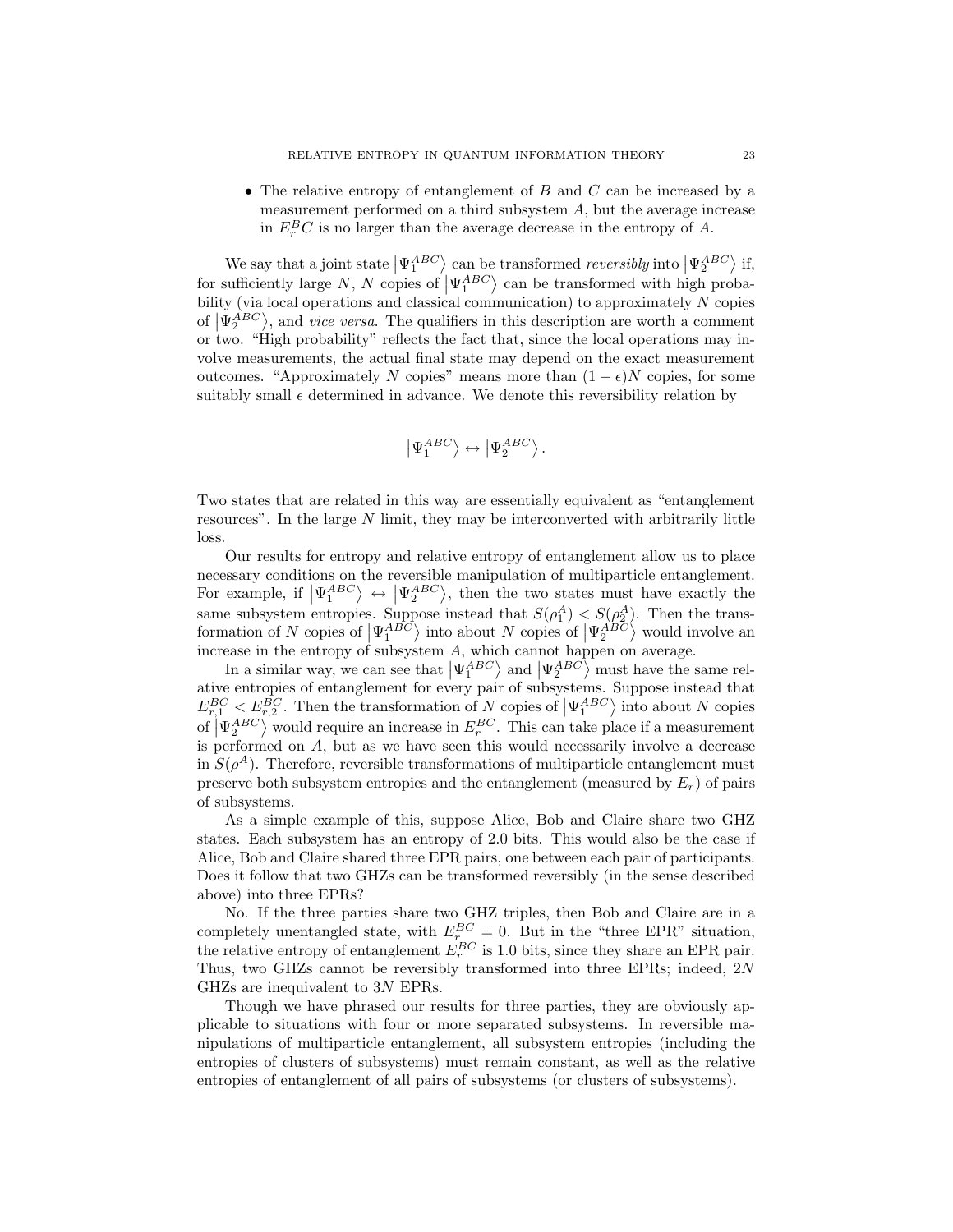#### 10. Remarks

The applications discussed here show the power and the versatility of relative entropy methods in attacking problems of quantum information theory. We have derived useful fundamental results in classical and quantum information transfer, quantum data compression, and the manipulation of quantum entanglement. In particular, Donald's identity proves to be an extremely useful tool for deriving important inequalities.

One of the insights provided by quantum information theory is that the von Neumann entropy  $S(\rho)$  has an interpretation (actually several interpretations) as a measure of the resources necessary to perform an information task. We have seen that the relative entropy also supports such interpretations. We would especially like to draw attention to the results in Sections 3 on the cost of communication and Section 7 on quantum data compression, which are presented here for the first time.

We expect that relative entropy techniques will be central to further work in quantum information theory. In particular, we think that they show promise in resolving the many perplexing additivity problems that face the theory at present. Section 5, though not a very strong result in itself, may point the way along this road.

The authors wish to acknowledge the invaluable help of many colleagues. T. Cover, M. Donald, M. Neilsen, M. Ruskai, A. Uhlmann and V. Vedral have given us indispensible guidance about the properties and meaning of the relative entropy function. Our work on optimal signal ensembles and the additivity problem was greatly assisted by conversations with C. Fuchs, A. Holevo, J. Smolin, and W. Wootters. Results described here on reversibility for transformations of multiparticle entanglement were obtained in the course of joint work with N. Linden and S. Popescu. We would like to thank the organizers of the AMS special session on "Quantum Information and Computation" for a stimulating meeting and an opportunity to pull together several related ideas into the present paper. We hope it will serve as a spur for the further application of relative entropy methods to problems of quantum information theory.

### References

- [1] T. M. Cover and J. A. Thomas, Elements of Information Theory (Wiley, New York, 1991).
- [2] A. Wehrl, Rev. Mod. Phys. **50**, 221 (1978).
- [3] E. Leib and M. B. Ruskai, Phys. Rev. Lett. 30, 434 (1973); E. Leib and M. B. Ruskai, J. Math. Phys. 14, 1938 (1973).
- [4] M. J. Donald, Math. Proc. Cam. Phil. Soc. **101**, 363 (1987).
- [5] F. Hiai and D. Petz, Comm. Math. Phys. 143, 99 (1991). V. Vedral, M. B. Plenio, K. Jacobs and P. L. Knight, Phys. Rev. A 56, 4452 (1997).
- [6] W. F. Stinespring, Proc. of Am. Math. Soc. 6, 211 (1955); K. Kraus, Annals of Phys. 64, 311 (1971); K. Hellwig and K. Kraus, Comm. Math. Phys. 16, 142 (1970); M.-D. Choi, Lin. Alg. and Its Applications 10, 285 (1975); K. Kraus, States, Effects and Operations: Fundamental Notions of Quantum Theory (Springer-Verlag, Berlin, 1983).
- [7] J. P. Gordon, "Noise at optical frequencies; information theory," in Quantum Electronics and Coherent Light; Proceedings of the International School of Physics "Enrico Fermi," Course XXXI, P. A. Miles, ed., (Academic Press, New York, 1964), pp. 156–181.
- [8] L. B. Levitin, "On the quantum measure of the amount of information," in *Proceedings of the* IV National Conference on Information Theory, Tashkent, 1969, pp. 111–115 (in Russian); "Information Theory for Quantum Systems," in Information, Complexity, and Control in Quantum Physics, edited by A. Blaquière, S. Diner, and G. Lochak (Springer, Vienna, 1987).